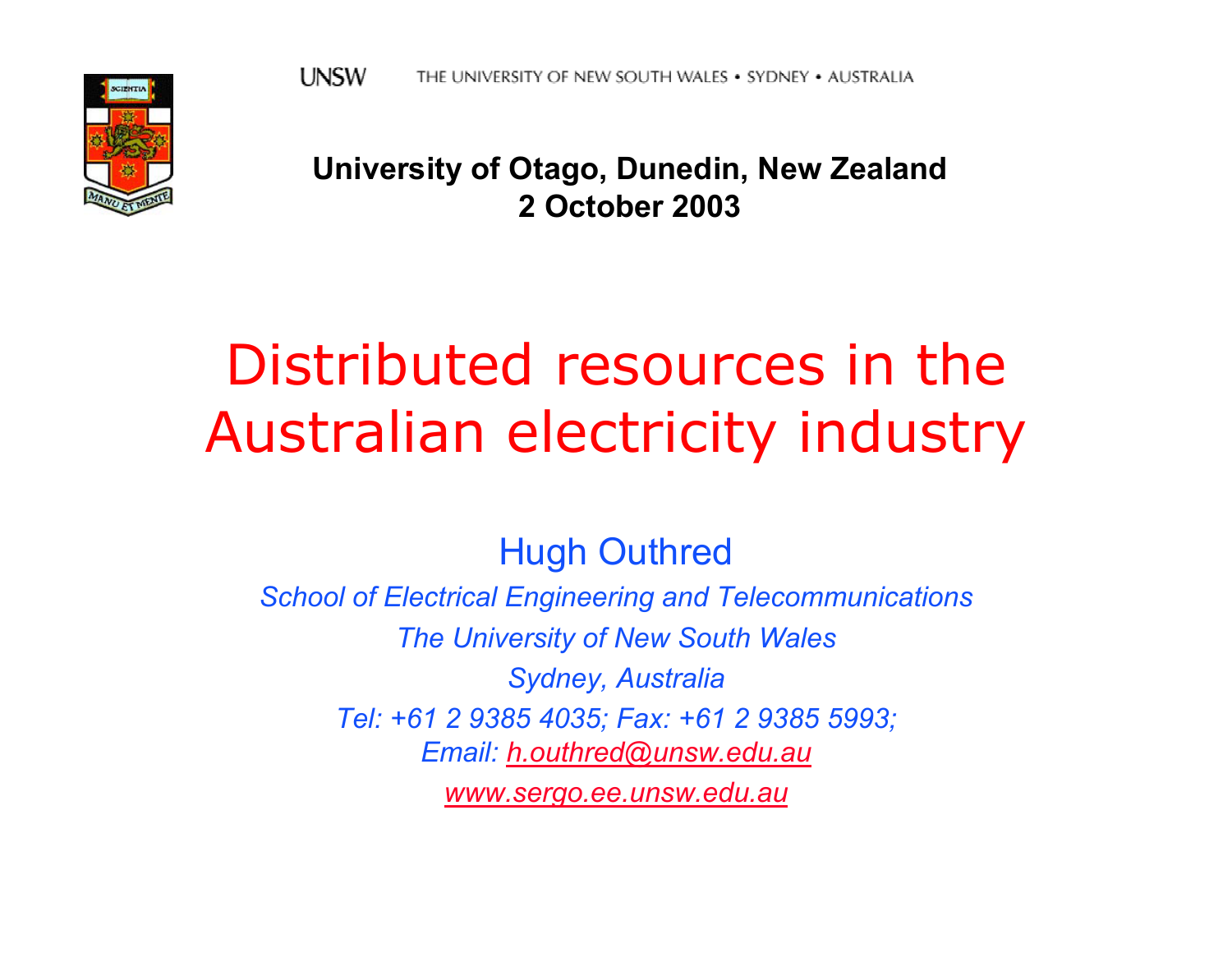### The electricity industry conversion chain

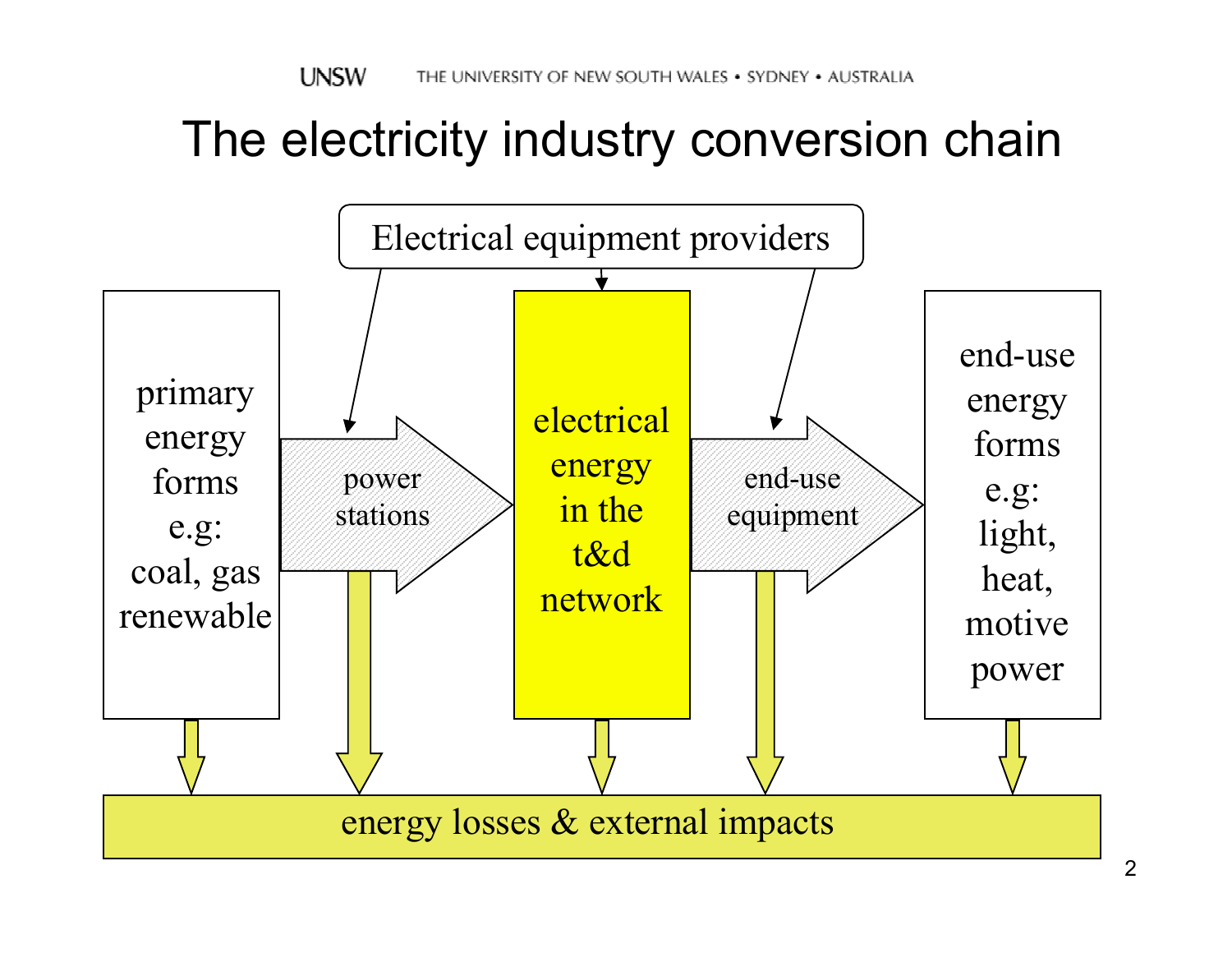- $\bullet$  Specific properties of electrical energy:
	- $\mathcal{L}_{\mathcal{A}}$  , and the set of the set of the set of the set of the set of the set of the set of the set of the set of the set of the set of the set of the set of the set of the set of the set of the set of the set of th No cost-effective storage of electricity
	- Instantaneous transmission & distribution
	- Energy flows according to network laws:
		- From all generators to all consumers
- Implications:
	- Supply & demand must balance at all times:
		- Active demand-side participation important
	- Paris Paris II.<br>Politika Electrical continuum - power station to end-use
		- Cannot assign energy from a particular power station to a particular consumer:

– 'pool' rather than 'bilateral' physical trade

*Wholesale & retail activities not clearly separable*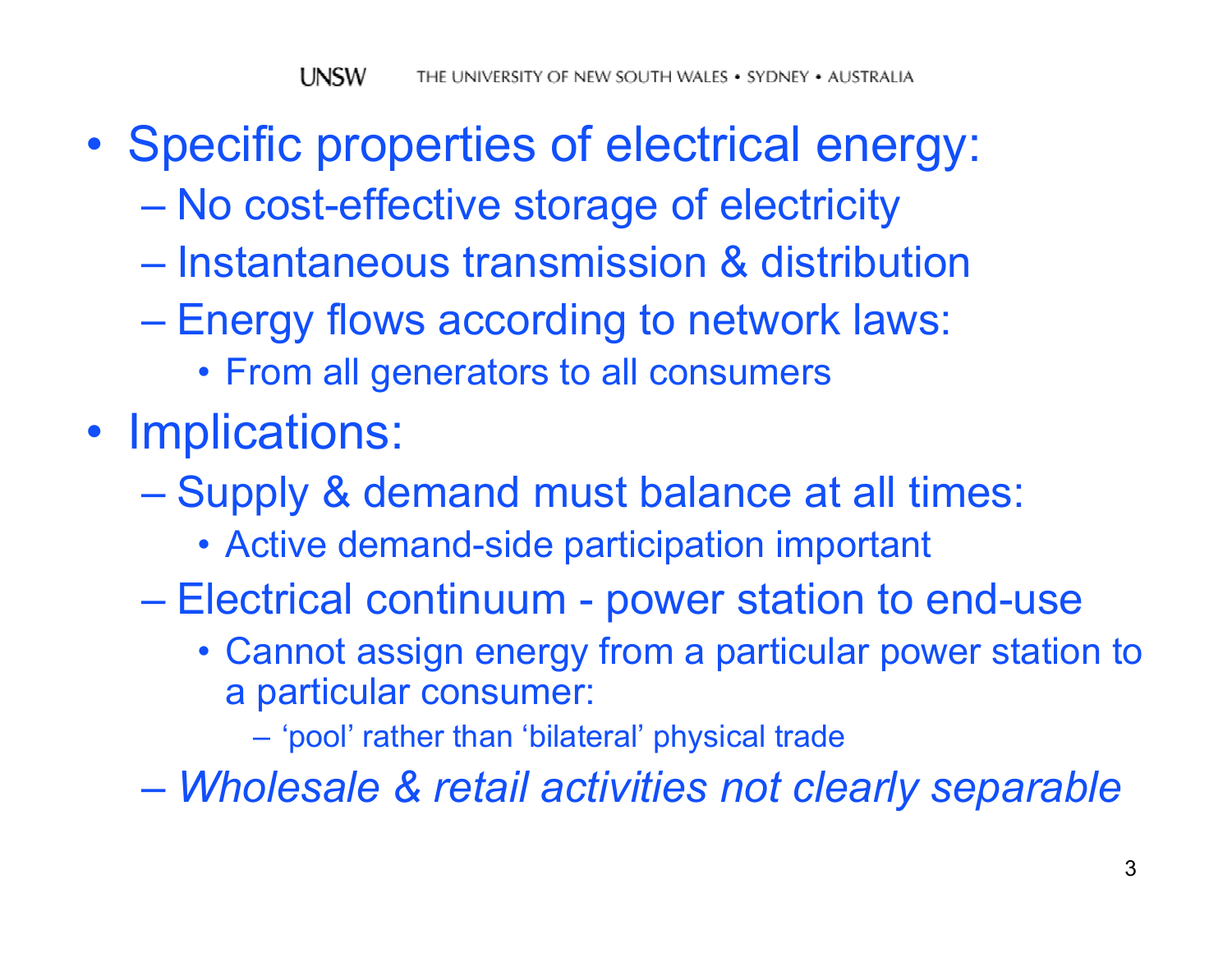### Trading in electricity: an abstraction from reality

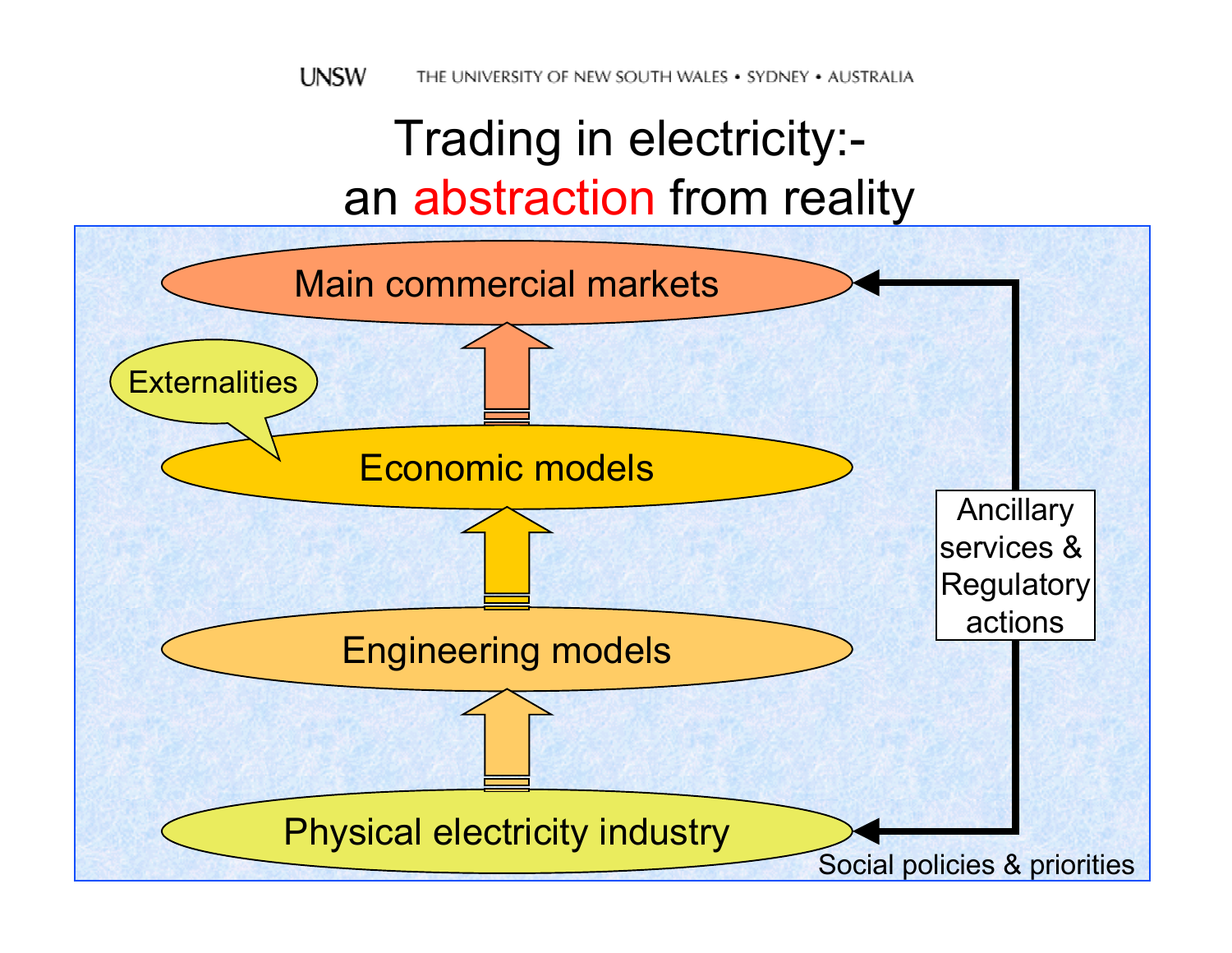# Scope of the NEM

- •Queensland
- New South Wales & ACT
- Victoria
- •South Australia
- Tasmania (on connection to the mainland)

NEM regions are indic ated, and their boundaries need not be on state borders (e.g. two regions in NSW)

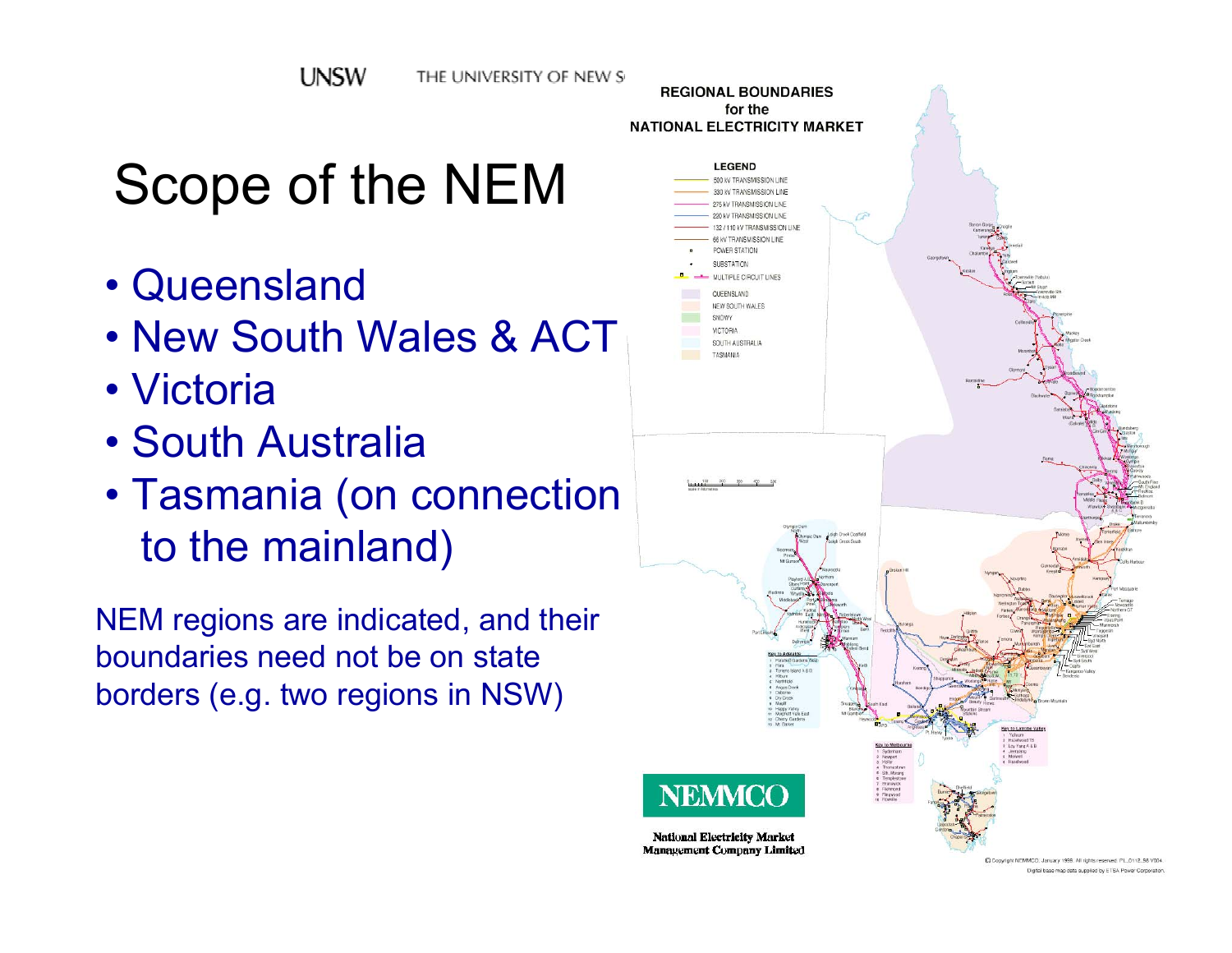### Electricity industry structure in SE Australia

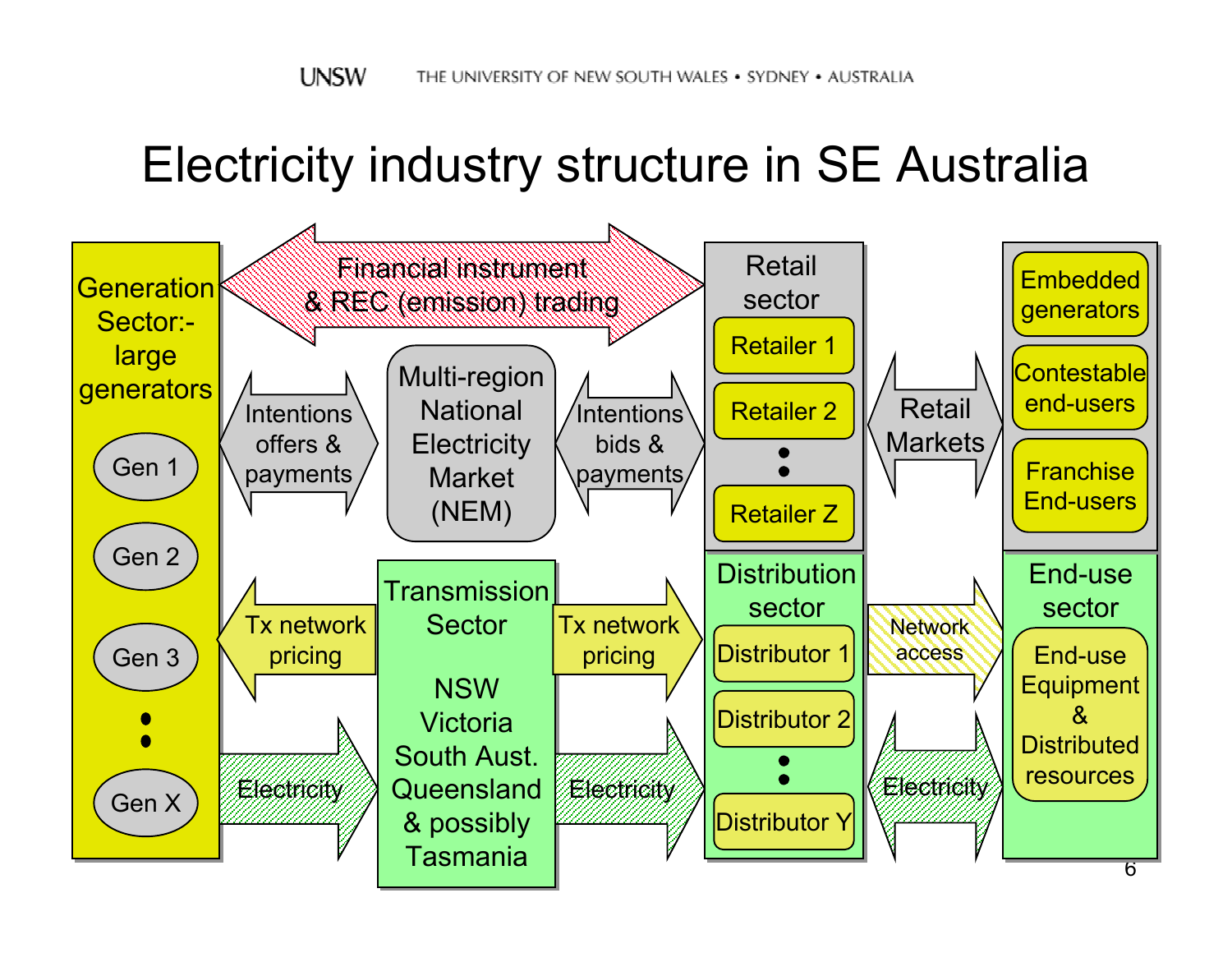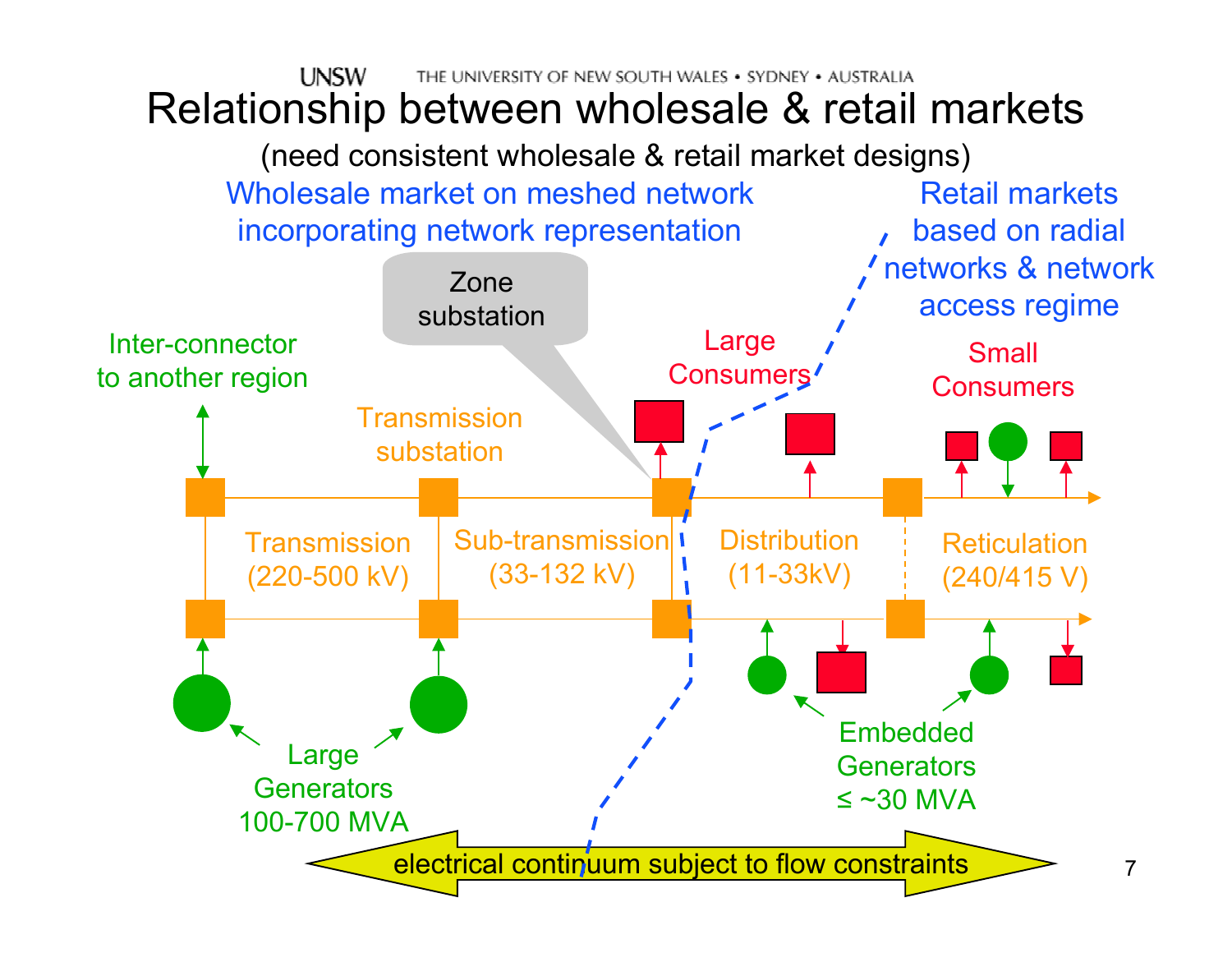**UNSW** THE UNIVERSITY OF NEW SOUTH WALES • SYDNEY • AUSTRALIA

# Variation of supply reliability with distribution network energy density

(for NSW electricity distributors) (Advance, GSE & Northpower now Country Energy)

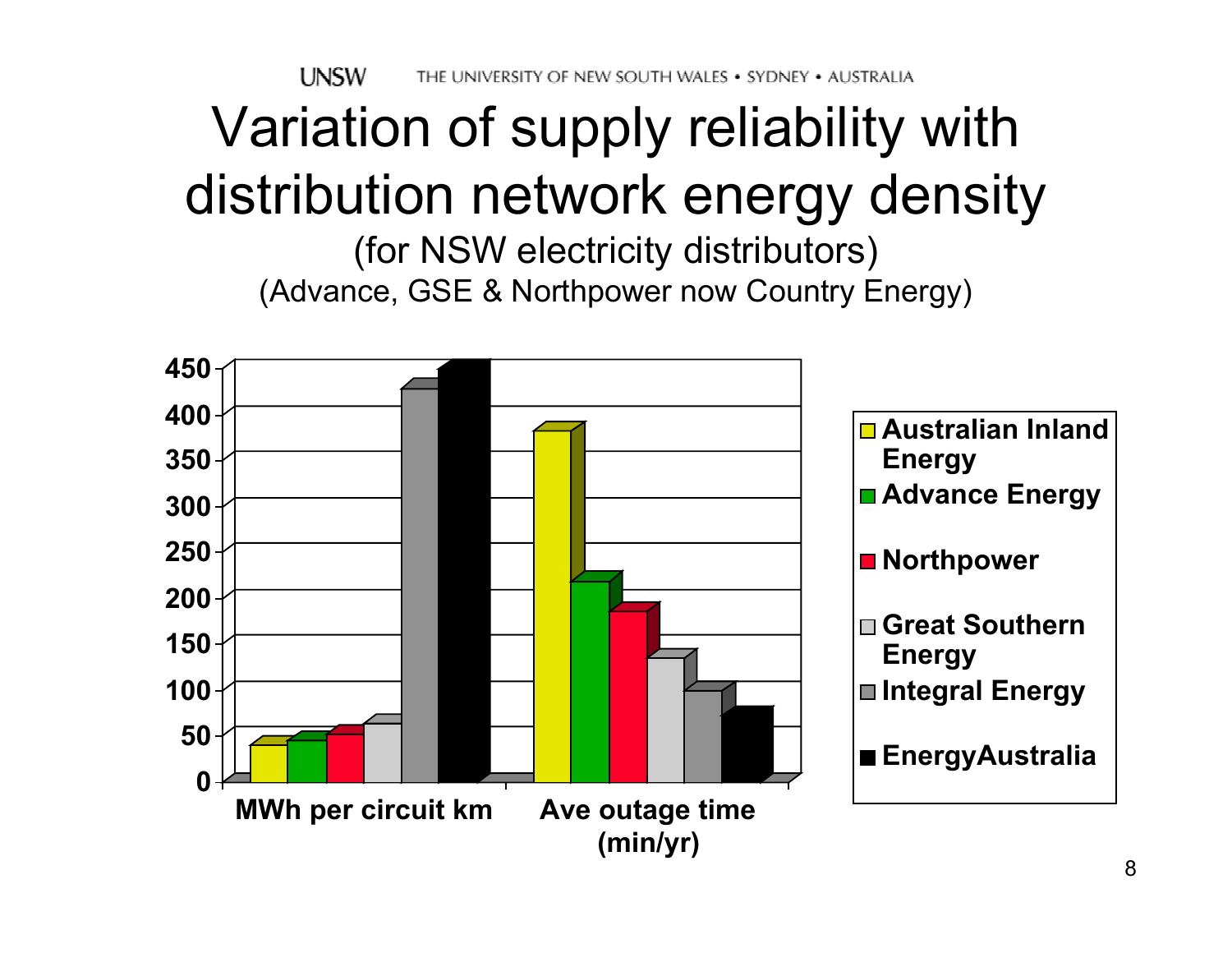#### **UNSW** THE UNIVERSITY OF NEW SOUTH WALES . SYDNEY . AUSTRALIA Average voltage dip events in EnergyAustralia service territory

(EnergyAustralia Electricity Supply Standards, 1998)

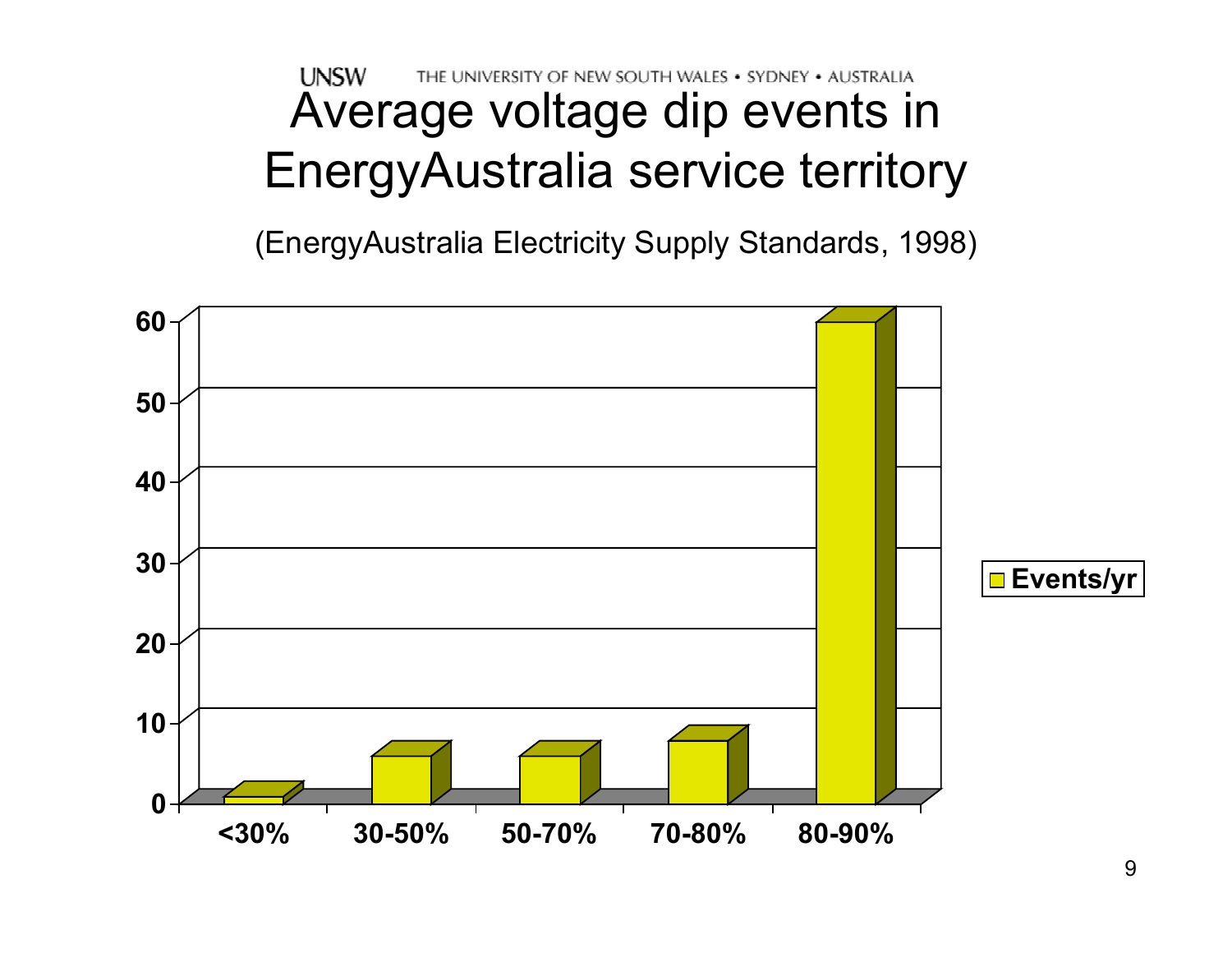### Evidence of demand side response: NEM Victorian region, 8/2/01 (NECA, 2001)

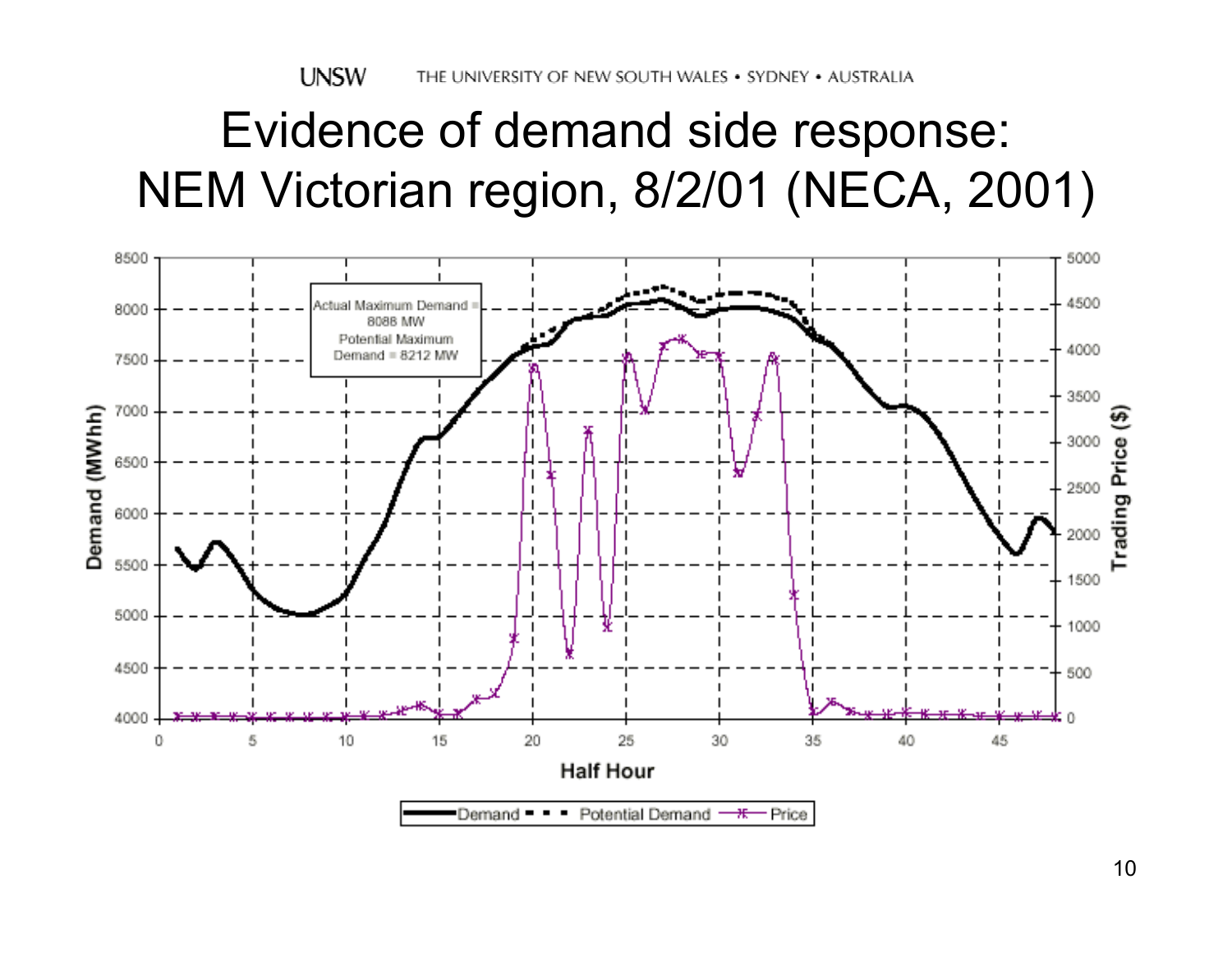**UNSW** 

Percentage of maximum demand THE U

In 2001 NSW load >90% peak for  $\sim$  5% of time

NEM load duration curves, January-March 2001 & 2003(NECA quarterly Market Statistics)

In 2003 NSW load >90% peak for <2% of time

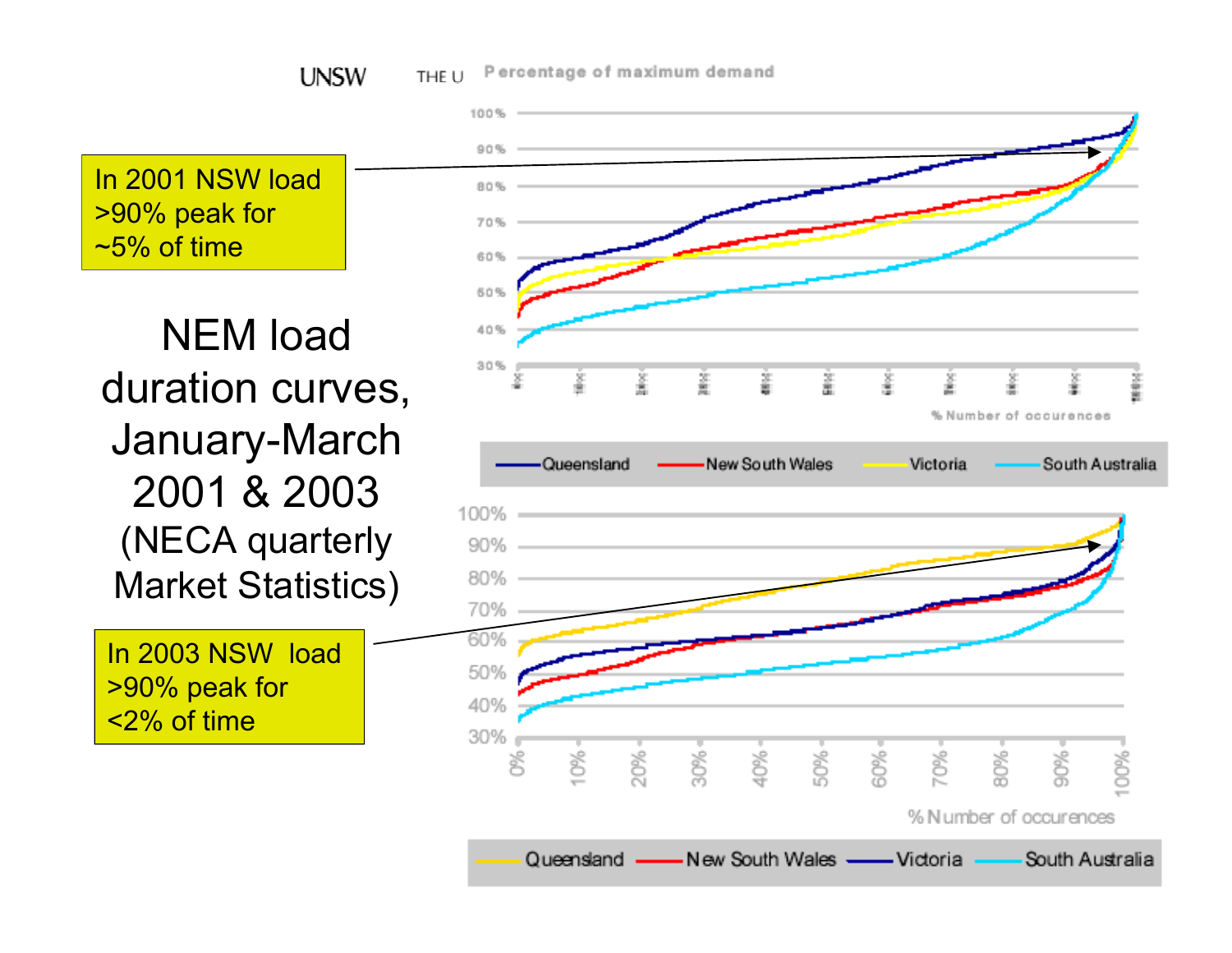# Limitations of retail market design

- $\bullet$  Multiple decision makers:
	- Equipment & appliance manufacturers
	- Building designers & owners
	- Government policy makers
- • Limitations of price signals:
	- Nodal detail in spot & derivative markets
	- Distribution level impacts on availability & quality
- •• Inadequate metering for small end-users – Need interval metering that also records key indicators of quality & availability of supply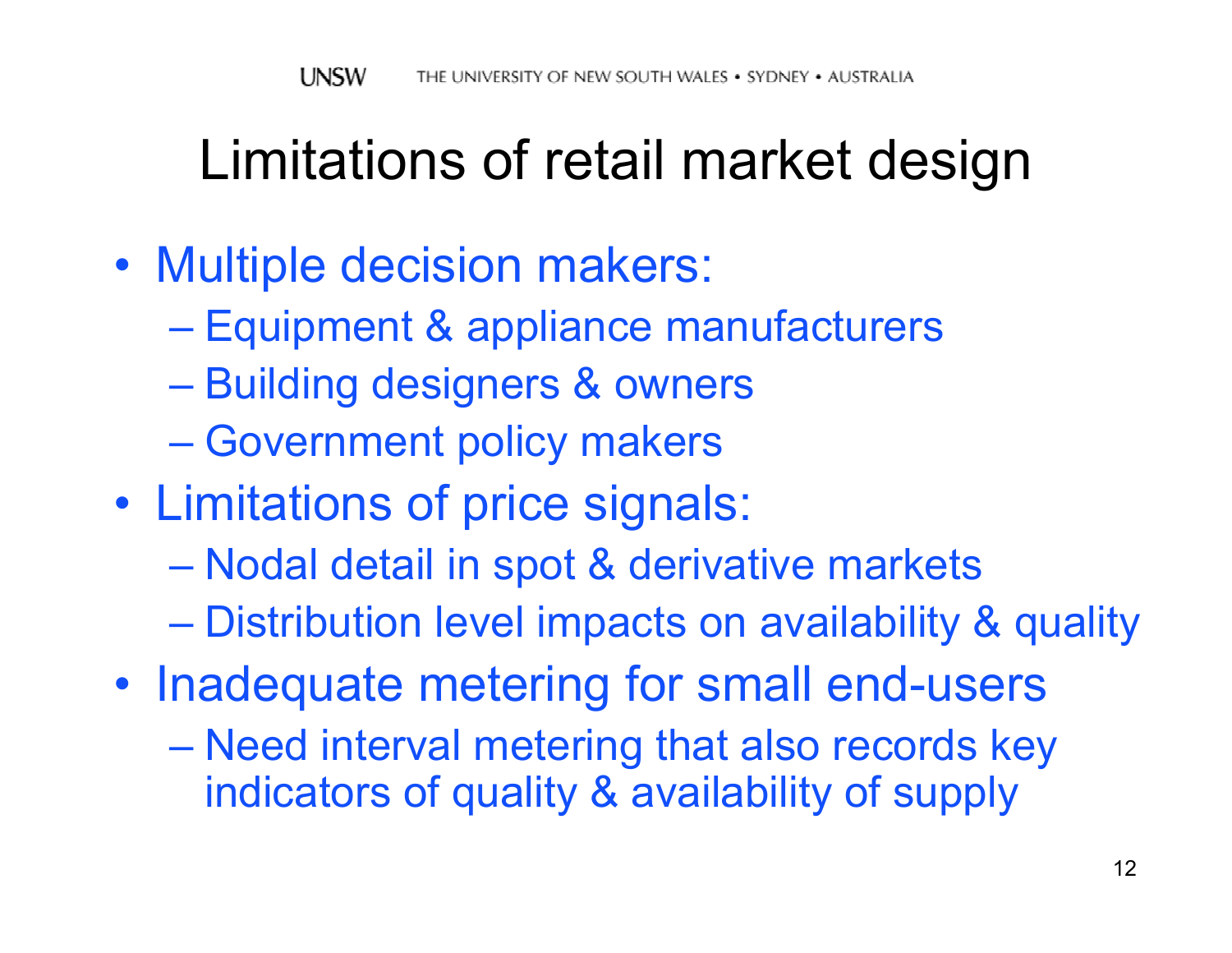# Approaches to environmental regulation

- •"Command & control":
	- Direct regulation of environmental impacts
		- Eg, prohibition of the use of CFCs

•Economic instruments (some examples):

- Taxes on pollutants, e.g:
	- "Load-based licencing" by NSW EPA
- Tradeable permits, e.g :
	- Hunter River salinity scheme
- Tradeable credits, e.g :
	- MRET scheme "Renewable Energy Certificates"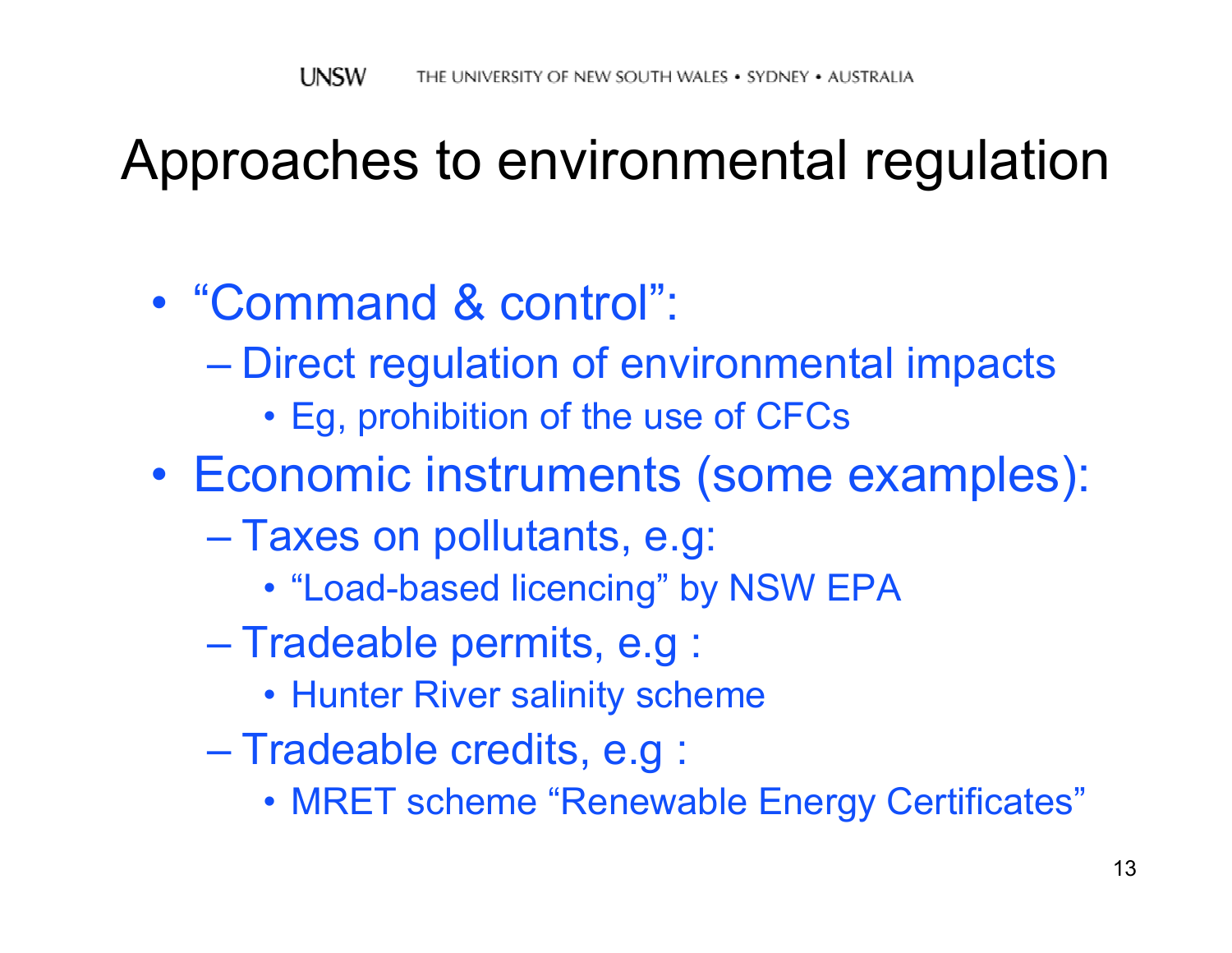# Emission trading schemes

- • Cap & trade:
	- Regulated entity (RE) must surrender permits equal to its emissions in each reporting period
	- Constraining cap on total emission permits:
		- Permit trading identifies cheapest way to comply
- •Baseline & credit:
	- RE credits = (assigned baseline) (emissions)
	- Credits can be sold to non-complying RE's
- • Penalty for non-compliance in either case: – Emission tax > the permit market-price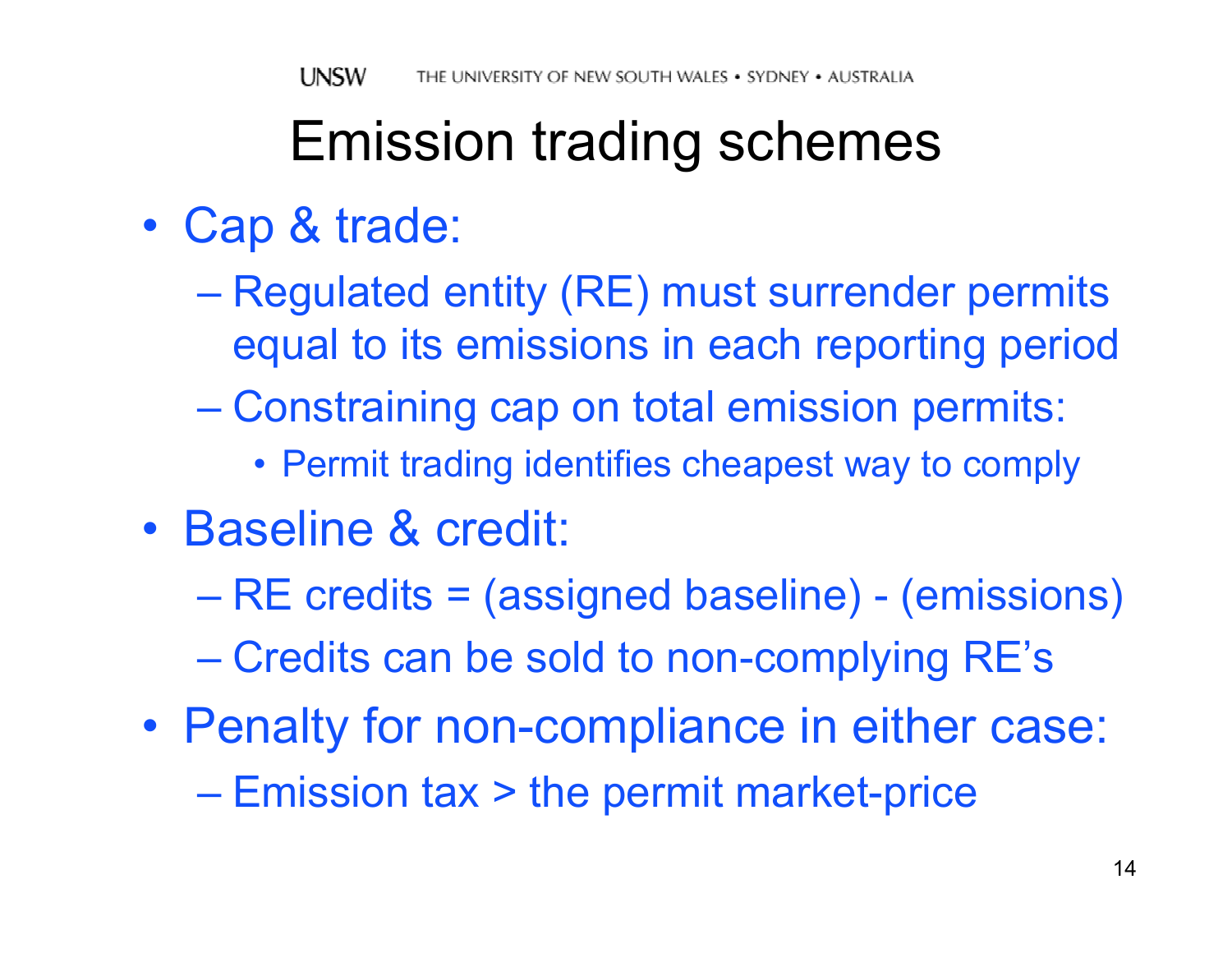#### **UNSW** THE UNIVERSITY OF NEW SOUTH WALES . SYDNEY . AUSTRALIA

# Macro-indicators for greenhouse emissions

**(source: www.greenhouse.gov.au/inventory, 2001)**

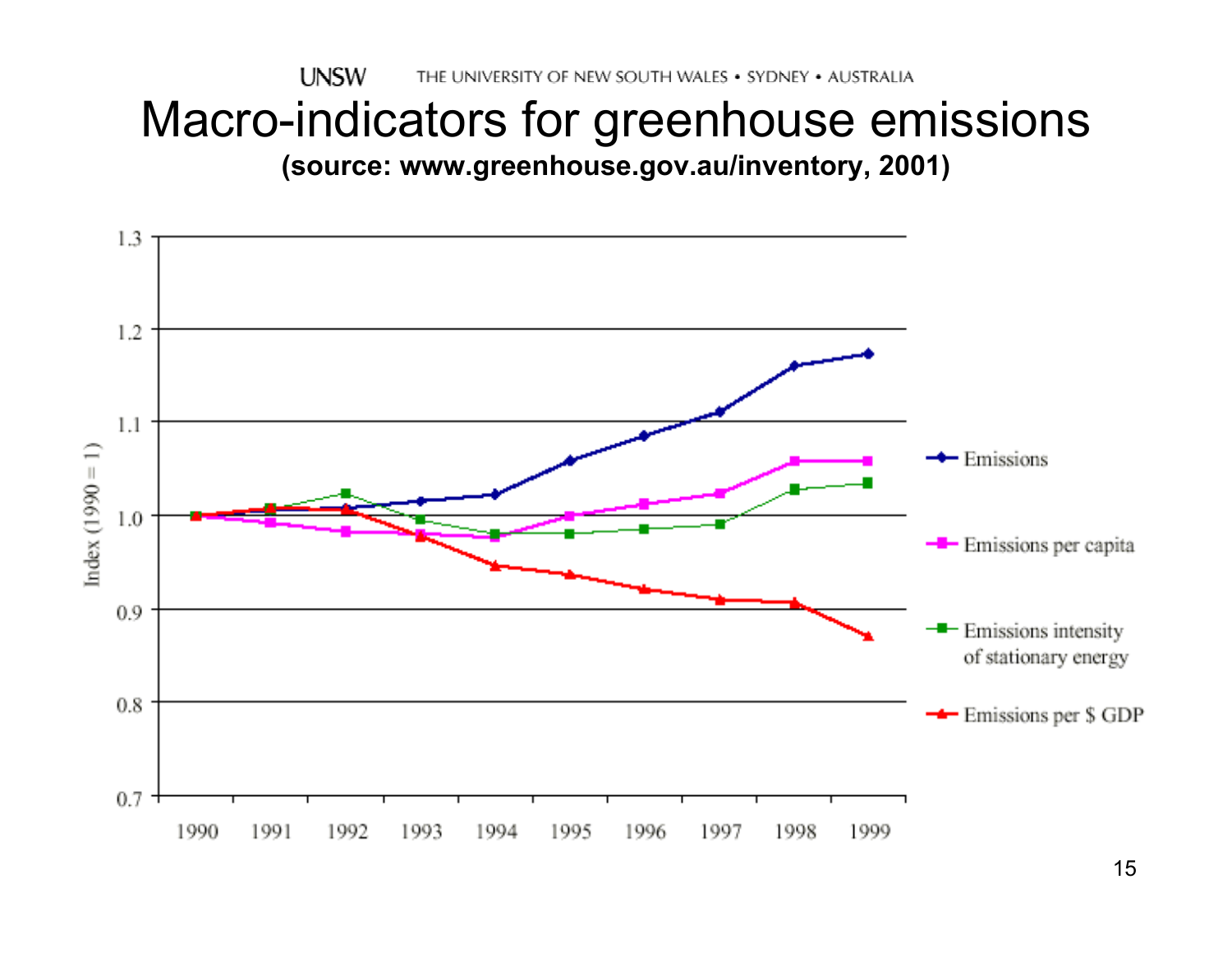#### **UNSW** THE UNIVERSITY OF NEW SOUTH WALES . SYDNEY . AUSTRALIA Shares of electricity generation & related emissions, 1990-99

(www.greenhouse.gov.au/inventory, 2001)

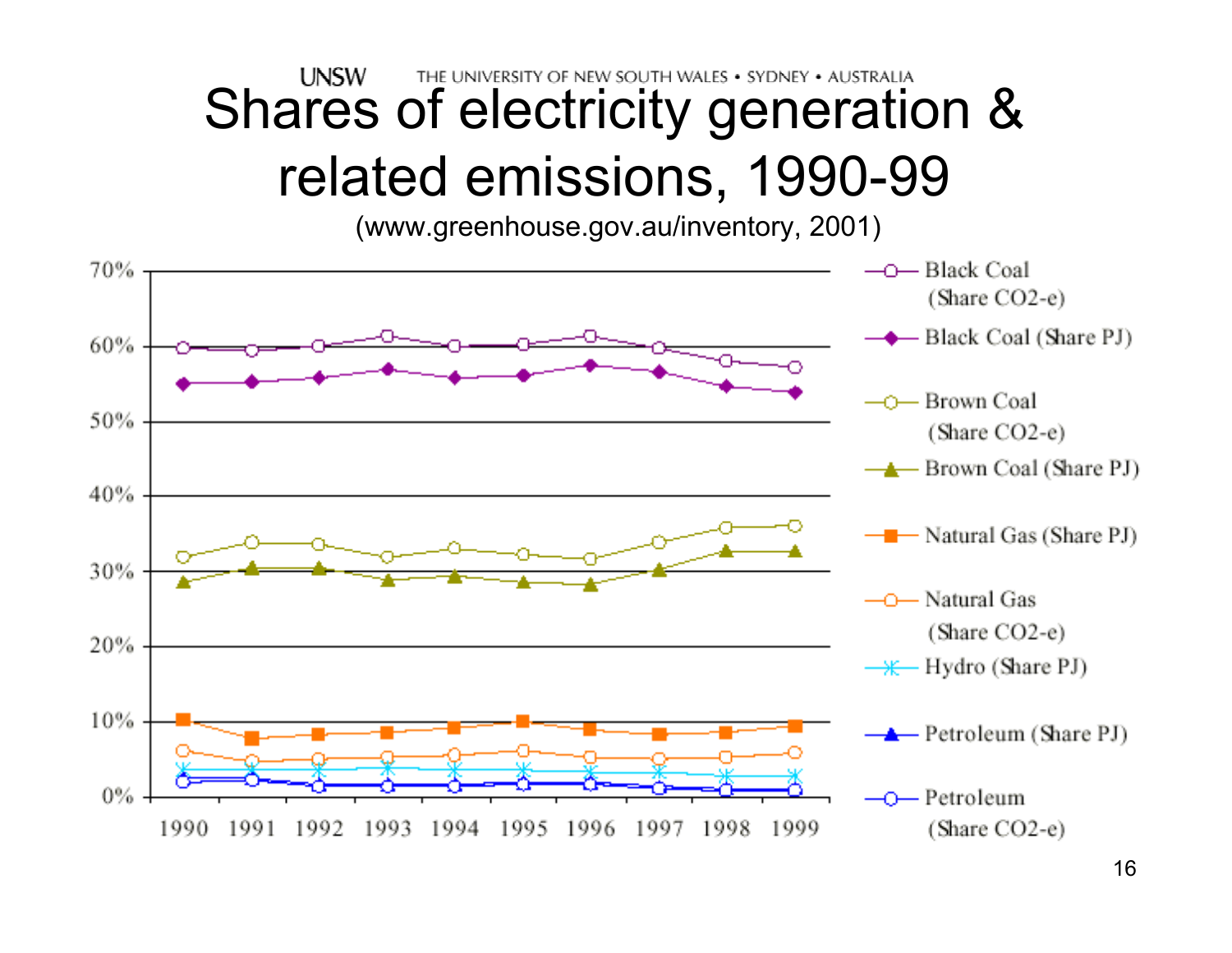#### **UNSW** THE UNIVERSITY OF NEW SOUTH WALES . SYDNEY . AUSTRALIA NEM generators in order of operating cost (srmc) & generator CO2 coefficients

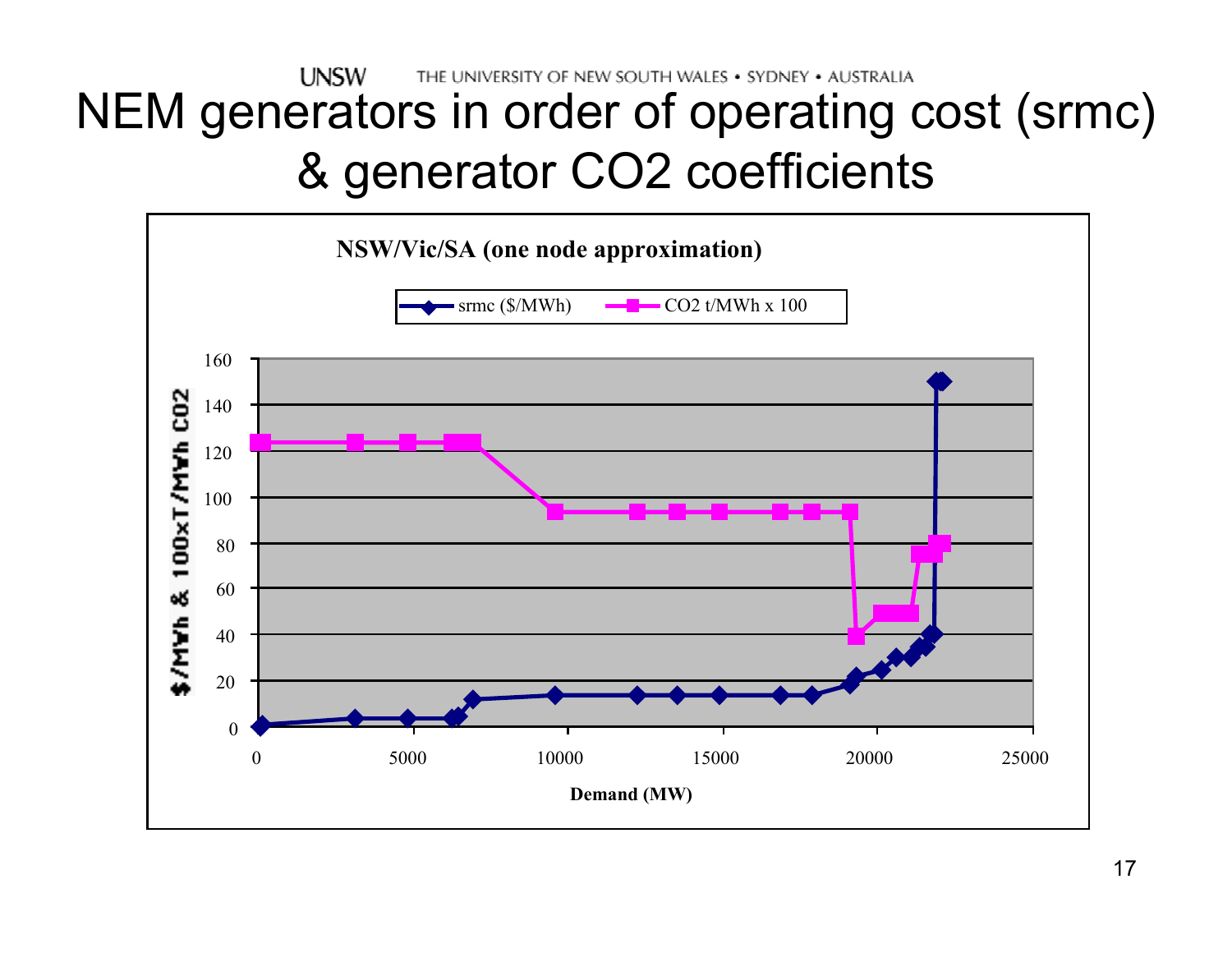#### Effect of CO2 taxes (or permits) on merit order

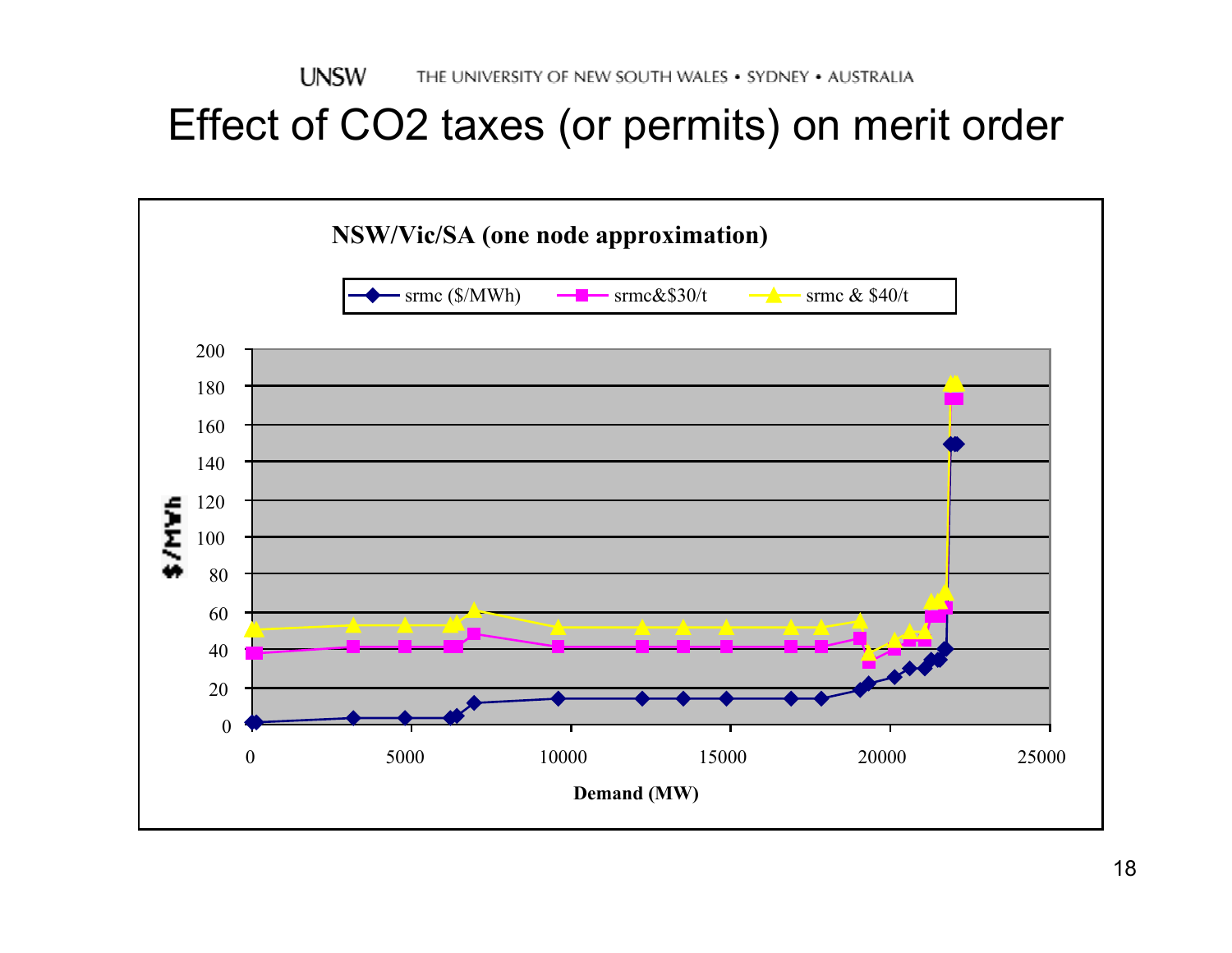### Key issues in regulating by tradeable environmental instruments

- •• Relationship to the physical phenomenon: – Each instrument is an abstraction from reality
- • Design of trading arrangements: –Markets in the instruments & their derivatives
- • Effectiveness of the regulatory mechanism:
	- Measured by attributable changes in operation & construction of assets
	- Some important issues:
		- Abstraction errors (including overlap), trading efficiency, compliance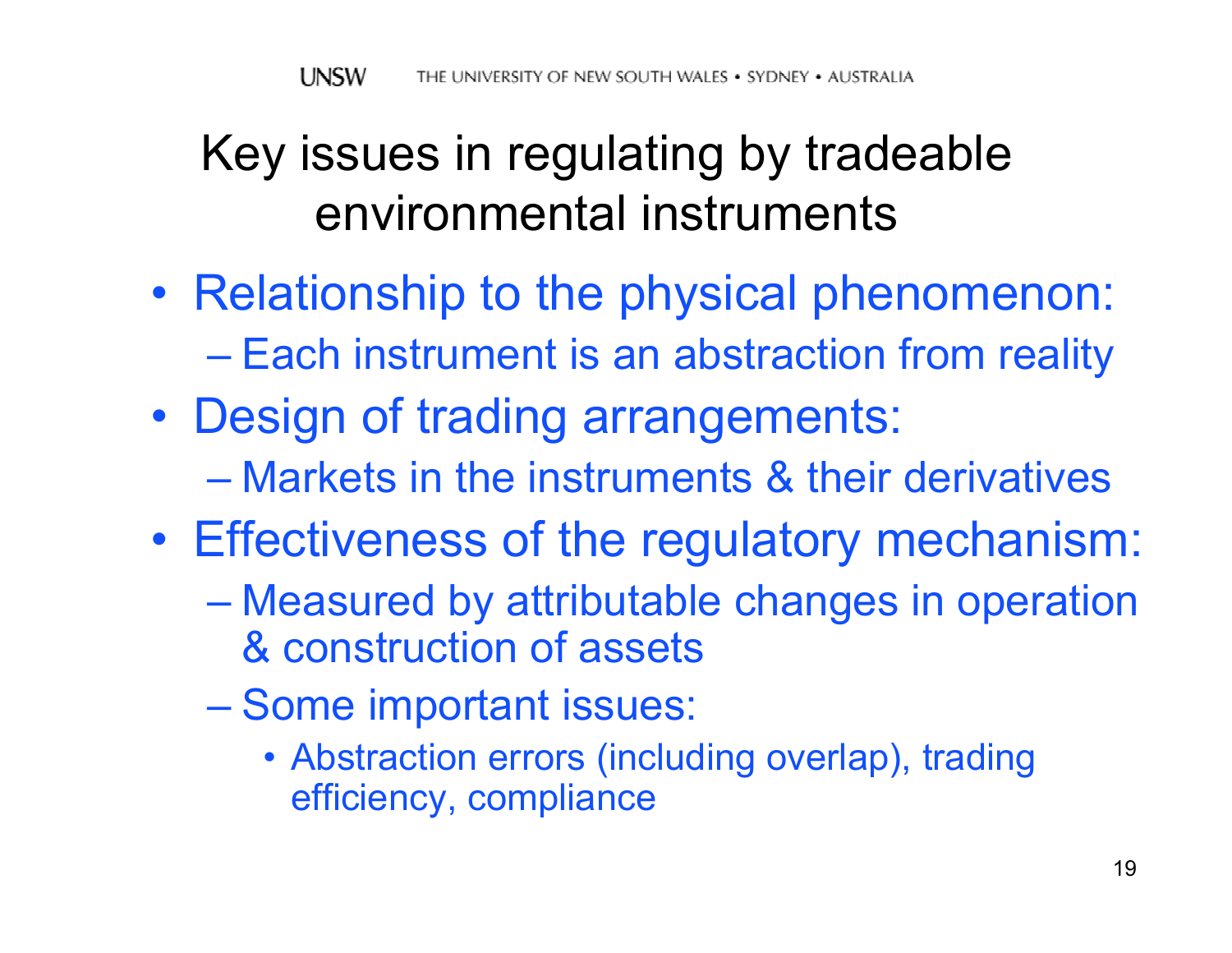## *The issue of abstraction: Australia's Kyoto target*

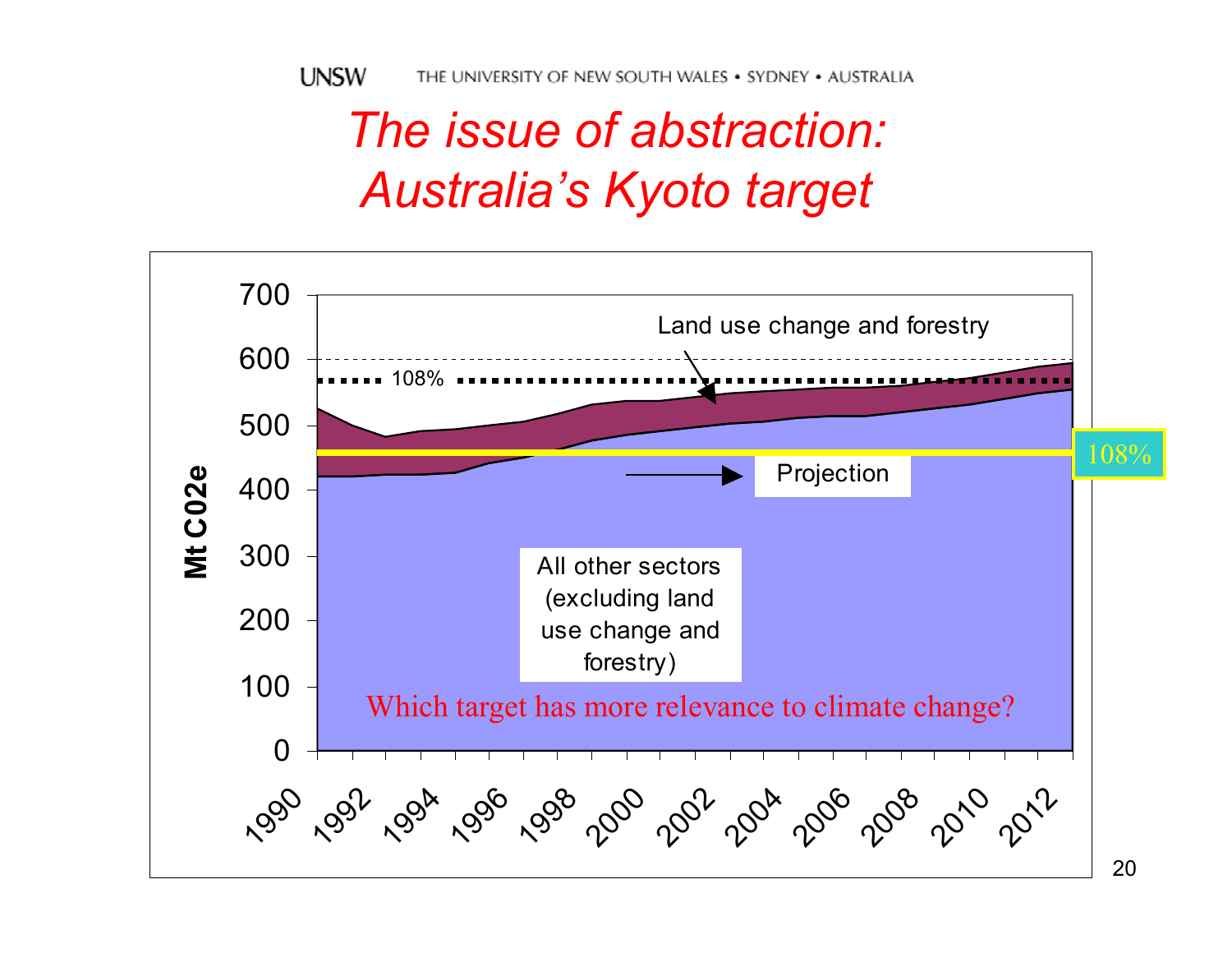THE UNIVERSITY OF NEW SOUTH WALES . SYDNEY . AUSTRALIA

### **UNSW** Key features of Renewable Energy (Electricity) Act 2000 (www.aph.gov.au)

#### •Certificate properties:

– Traceable to a specific MWh from an accredited facility (a nominal MWh for solar water heaters):

• *Hence potentially a unique price*

–Transferable & valid until surrendered

- • Liable entities (grids > 100 MW "capacity"):
	- Retailers or direct wholesale buyers:
		- Not self-generators *(exempt from liability)*
		- Must surrender certificates equal to obligation:
			- By 14 February for prior calendar year
			- 10% leeway in accumulated obligation (bankable)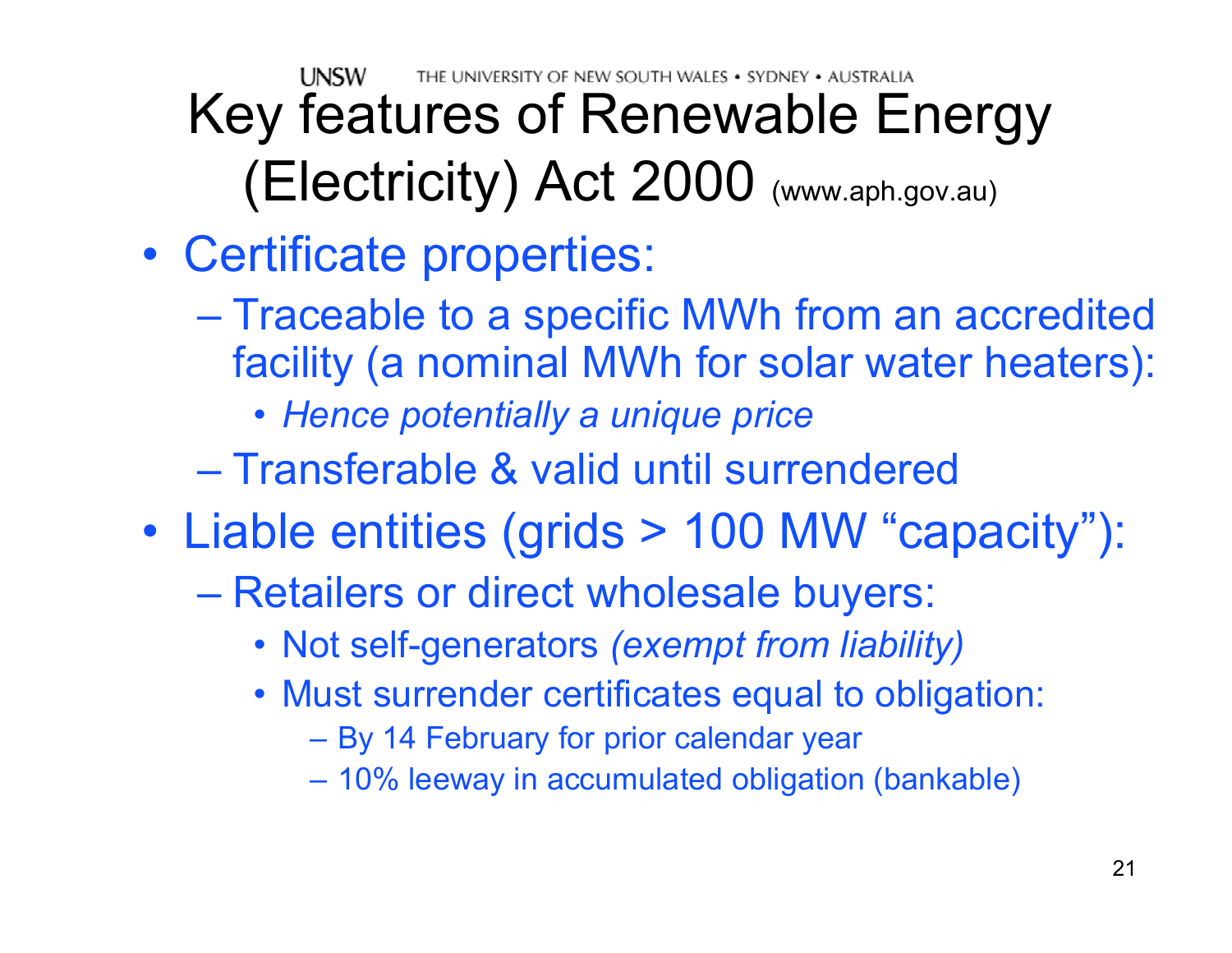**UNSW** THE UNIVERSITY OF NEW SOUTH WALES . SYDNEY . AUSTRALIA Annual targets for electricity from "new" renewable energy



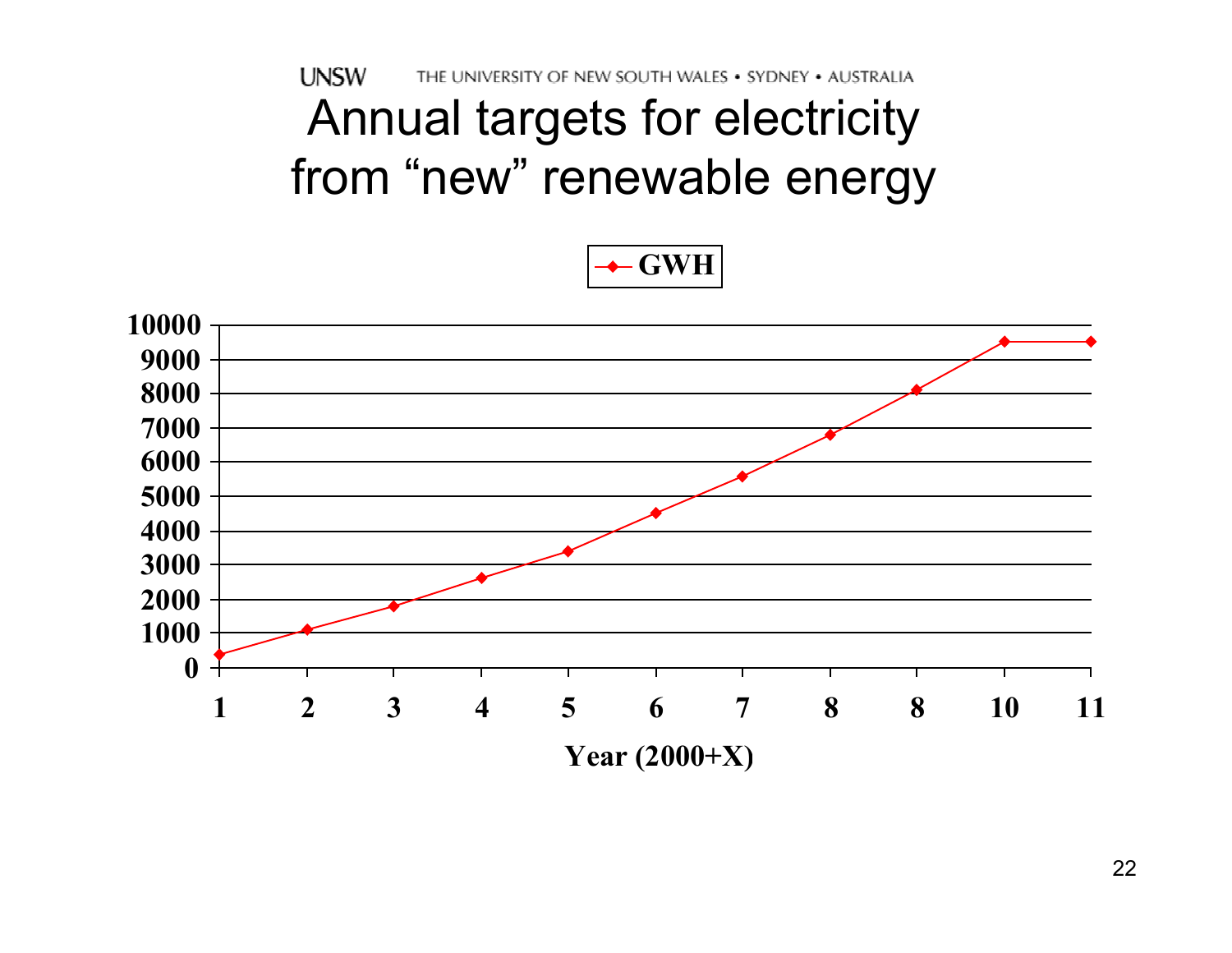THE UNIVERSITY OF NEW SOUTH WALES . SYDNEY . AUSTRALIA

#### **UNSW** AEA prediction of renewable energy supplied to meet MRET target of 9500 GWH pa & larger target of 21400 GWH pa

(Australian Ecogeneration Association, "Ecogeneration", Oct/Nov 2001)

*(2% is only the start of a c redible climate-change response)*



#### **9500 GWH 21400 GWH**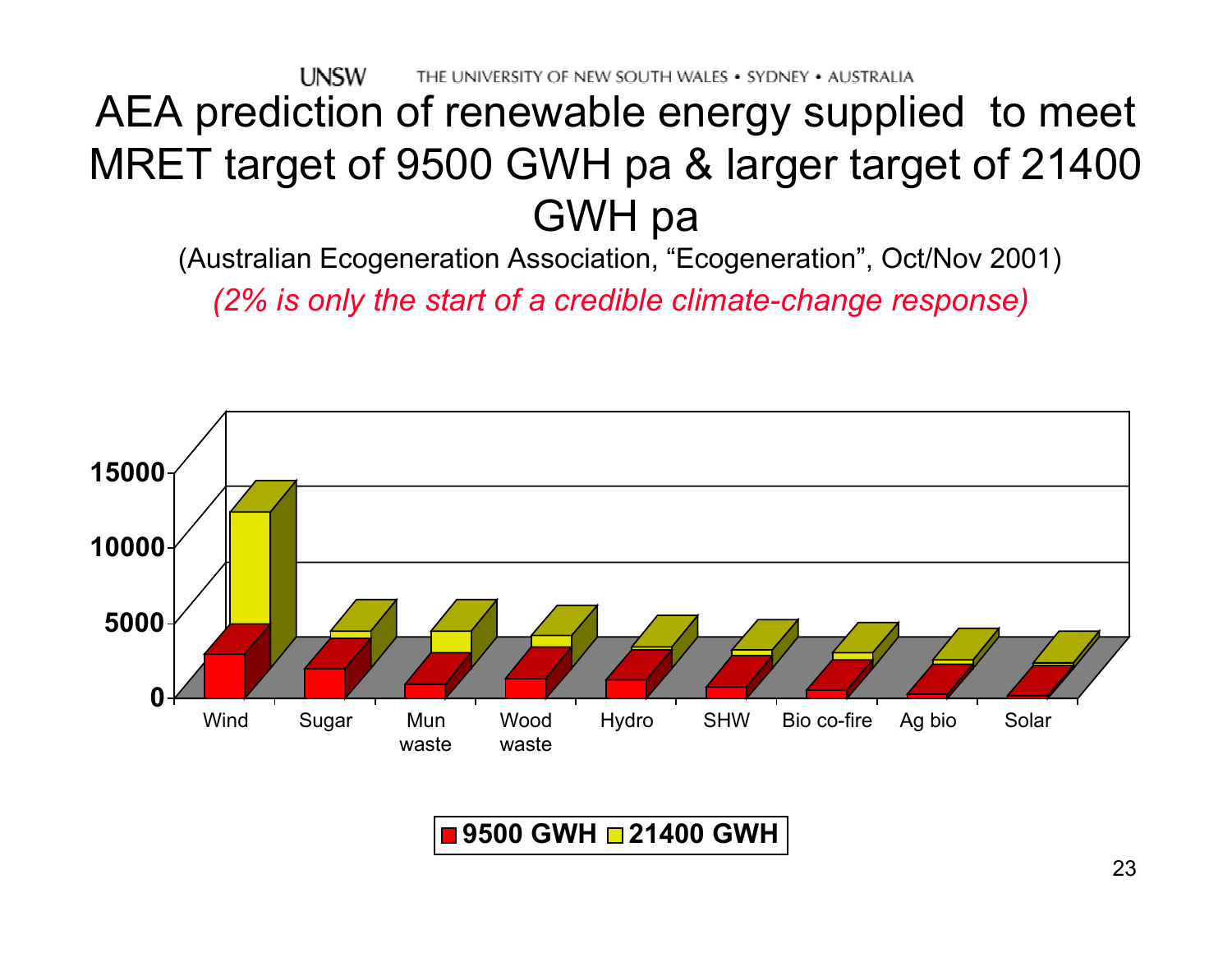### *The issue of abstraction: Renewable Energy Certificates*

- • MRET scheme REC properties:
	- Traceable to a specific MWh from an accredited facility (nominal MWh for solar water heaters):
		- Hence potentially a unique price
	- –Transferable & valid until surrendered
	- Awarded above a baseline but not "clawed back" below it ("rectifier" error):
		- Baseline setting subject to error
		- •Rectifier & correlated baseline errors lead to a systemic "drift error" that may reduce the delivery of physical outcomes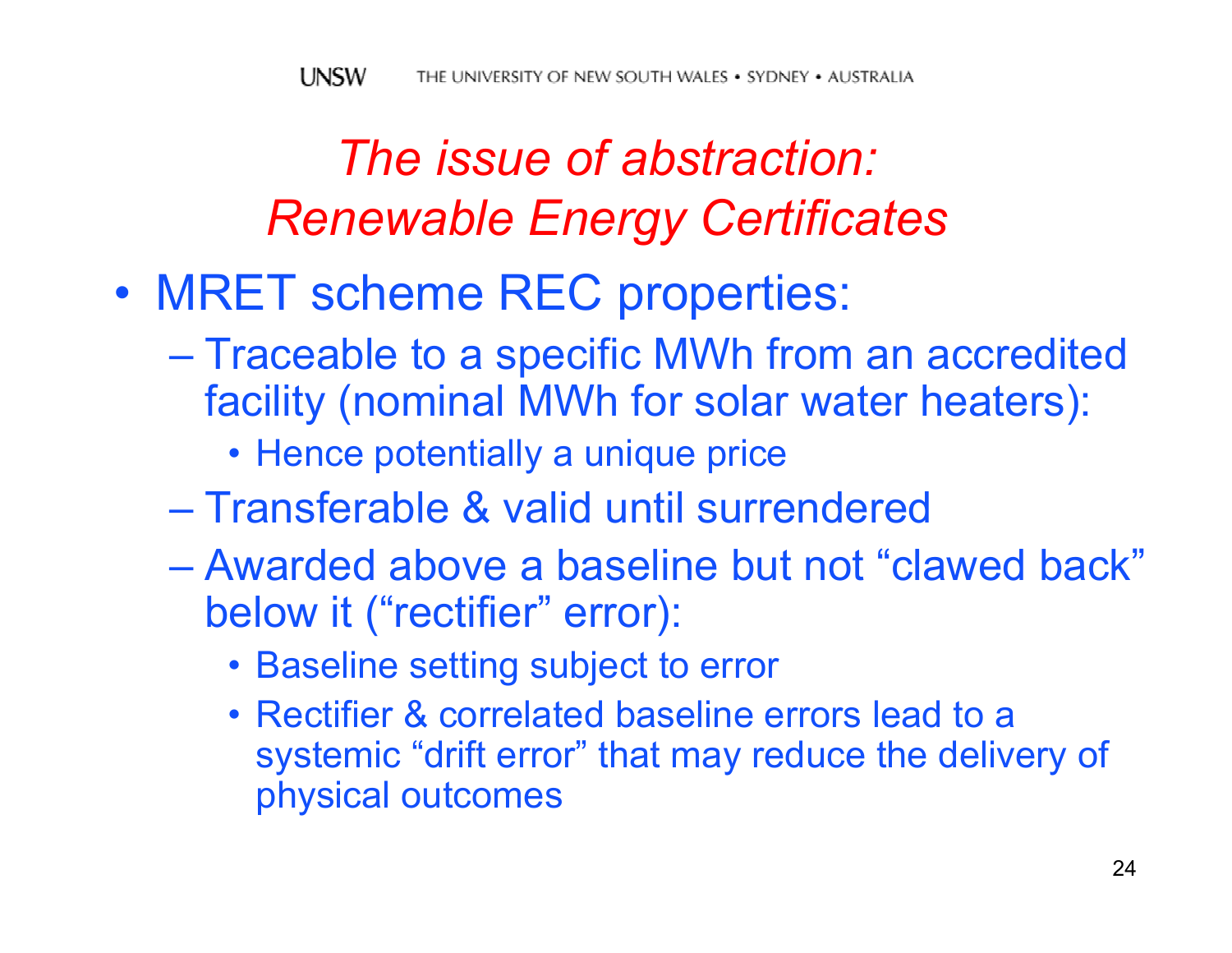# MRET baseline: default is 1994-96 Average output or LTA

RECs awarded above baseline but not "clawed back" below it



Rewards those generators with above-zero baseline & high annual variability (here  $80,000$  RECs over 4 years although ave. output = baseline)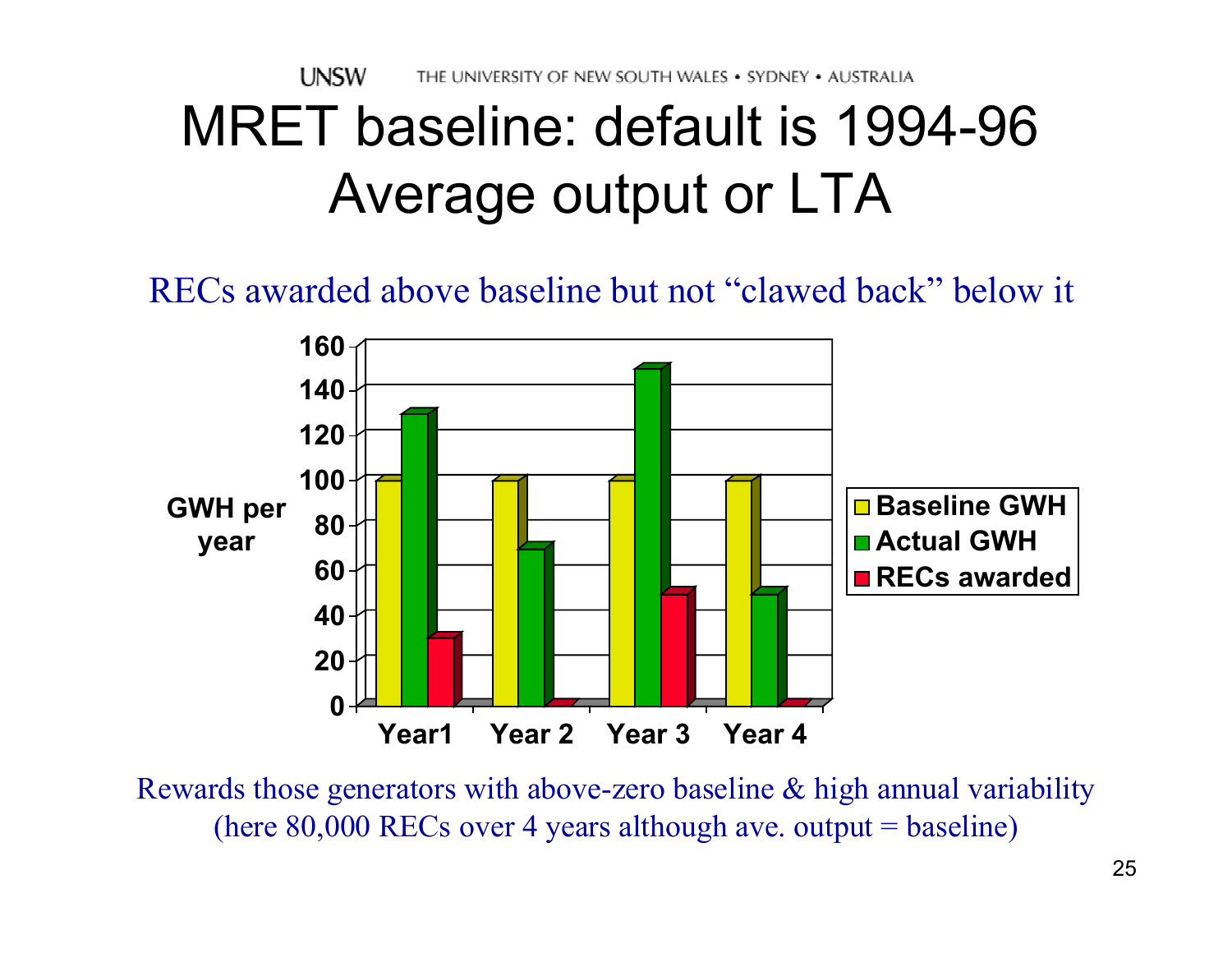#### Potential REC baseline error: Tasmanian hydro with long term storage & load growth



Note: Estimates only; actual baseline is confidential Data: ESAA Annual Reports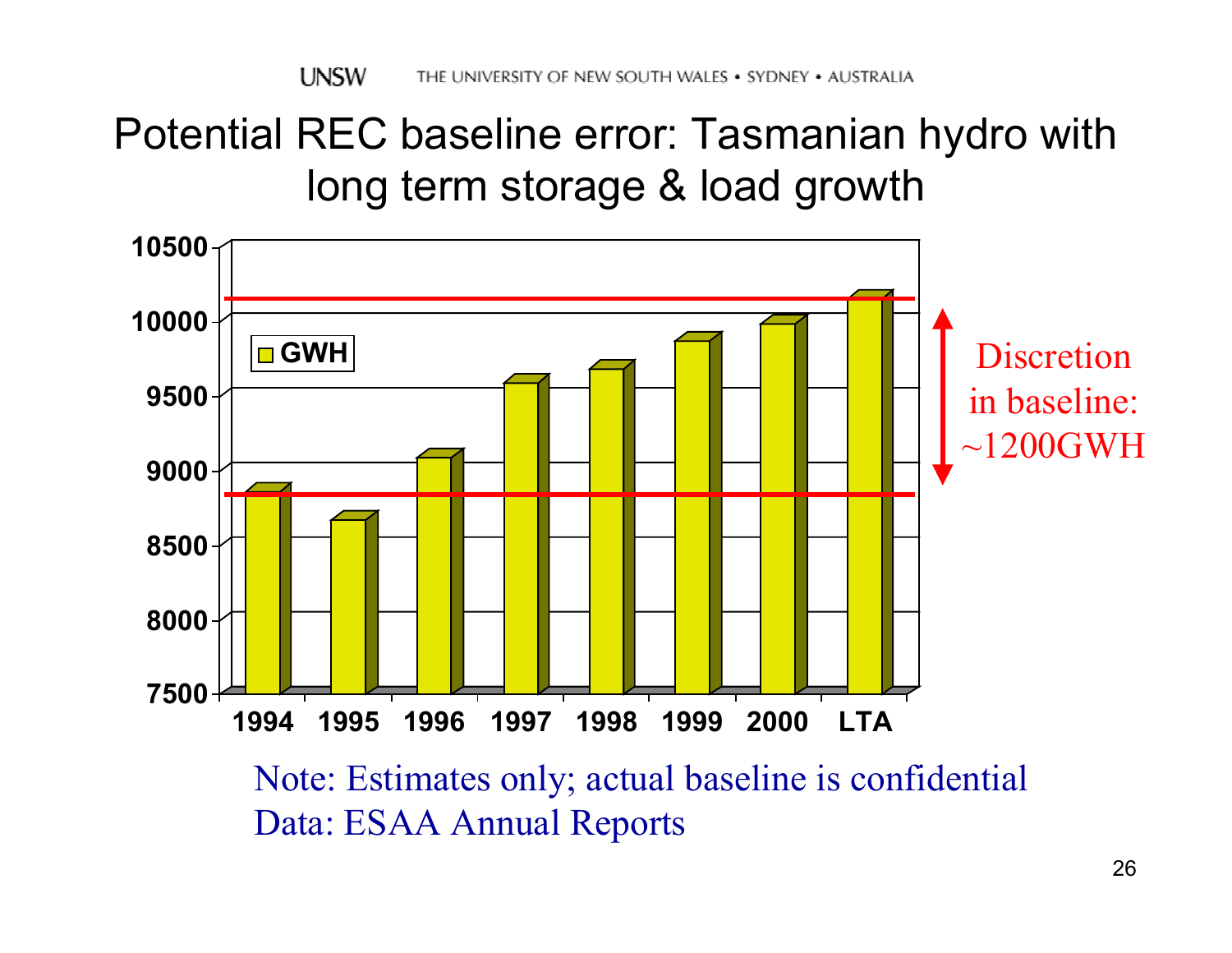## MRET annual targets for electricity from "new" renewable energy

**Target 500 GWH drift err o**



16000 GWH from existing NEM hydro plant in2000/01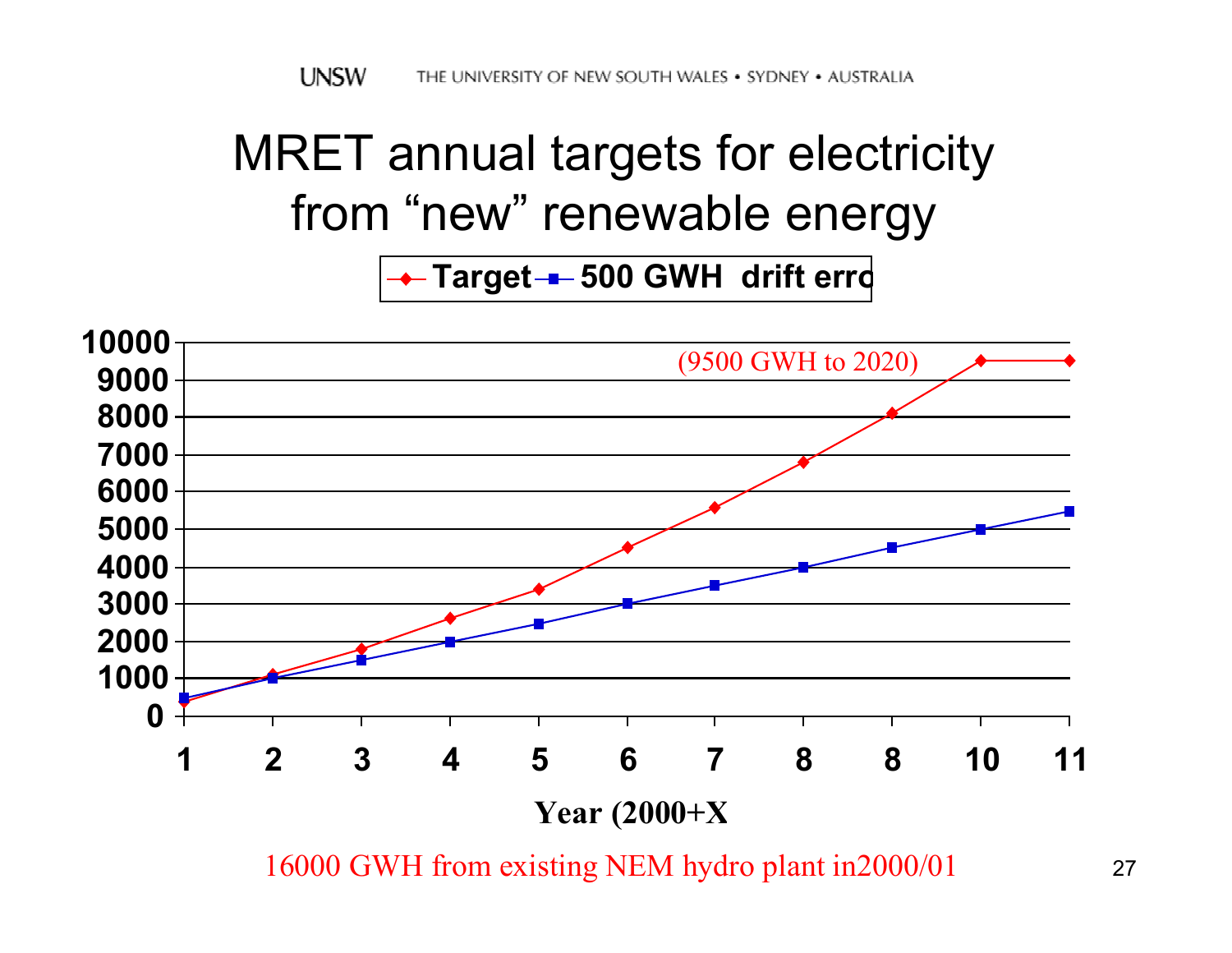# NSW Greenhouse Benchmark Scheme

- Policy intent
	- "to reduce greenhouse gas emissions associated with the production and use of electricity and to encourage participation in activities to offset the production of greenhouse gas emissions." (Overview to the NSW Electricity Supply Amendment Bill, 2002)
- Implementation
	- Imputed greenhouse gas emissions targets for Benchmark Participants (retailers & large end-users)
	- Baseline+credit imputed emission reduction activities
		- State-wide & activity baselines
		- •Imputed reduction credit for each eligible activity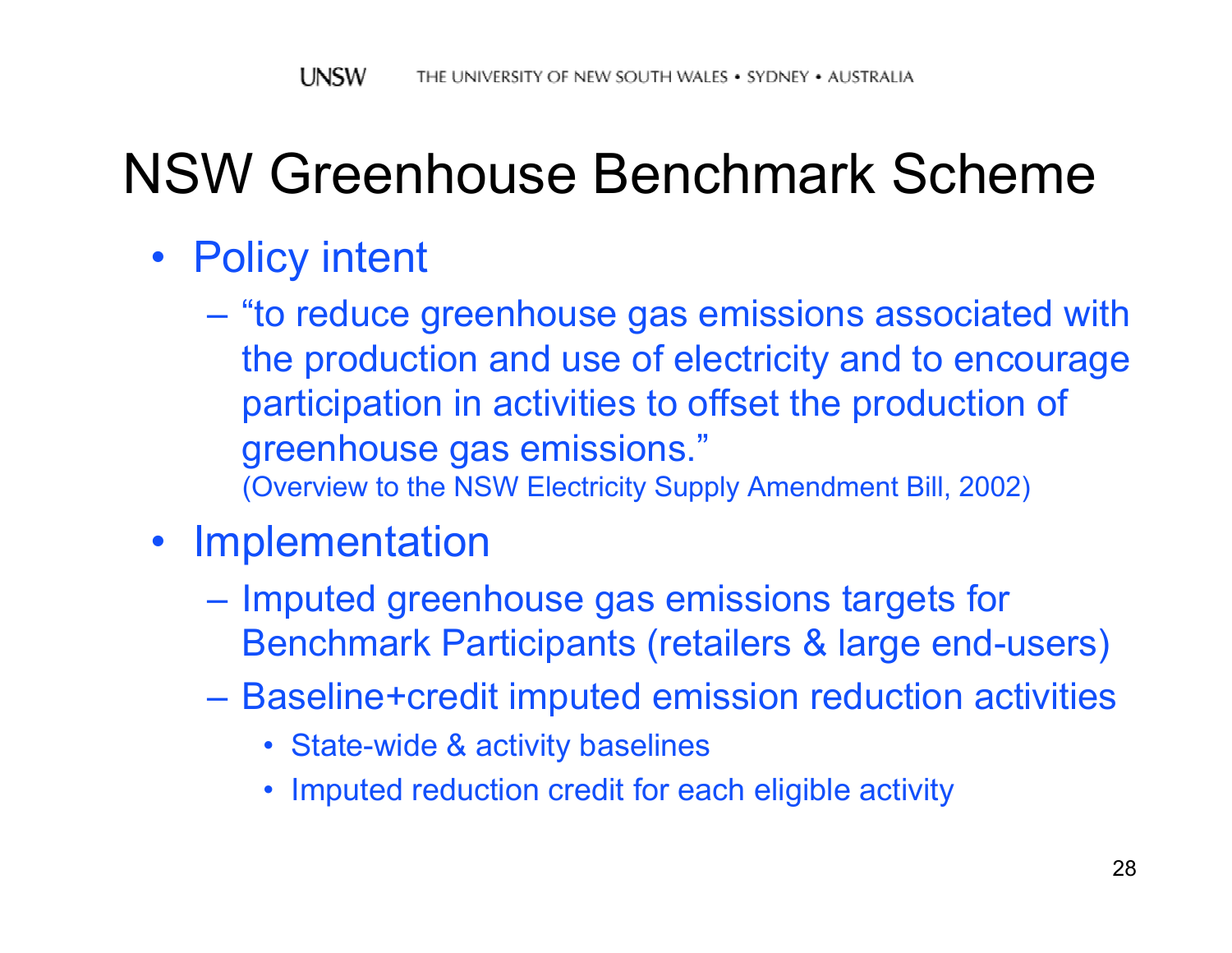# NSW Scheme – Design

- 'NSW greenhouse gas abatement certificates' or NGACS (each one imputed tonne  $\mathrm{CO}_2)$
- Accredited providers create NGACs via
	- $\mathcal{L}_{\mathcal{A}}$  , and the set of the set of the set of the set of the set of the set of the set of the set of the set of the set of the set of the set of the set of the set of the set of the set of the set of the set of th 'New' low-emission generation within the NEM
	- Demand Side Abatement (DSA) activities in NSW
	- Carbon-sequestration projects in NSW
- BPs surrender NGACs equivalent to 'their' contribution to 'excess' state emissions above annual target (10.50 \$/NGAC penalty)
- Trading between BPs and providers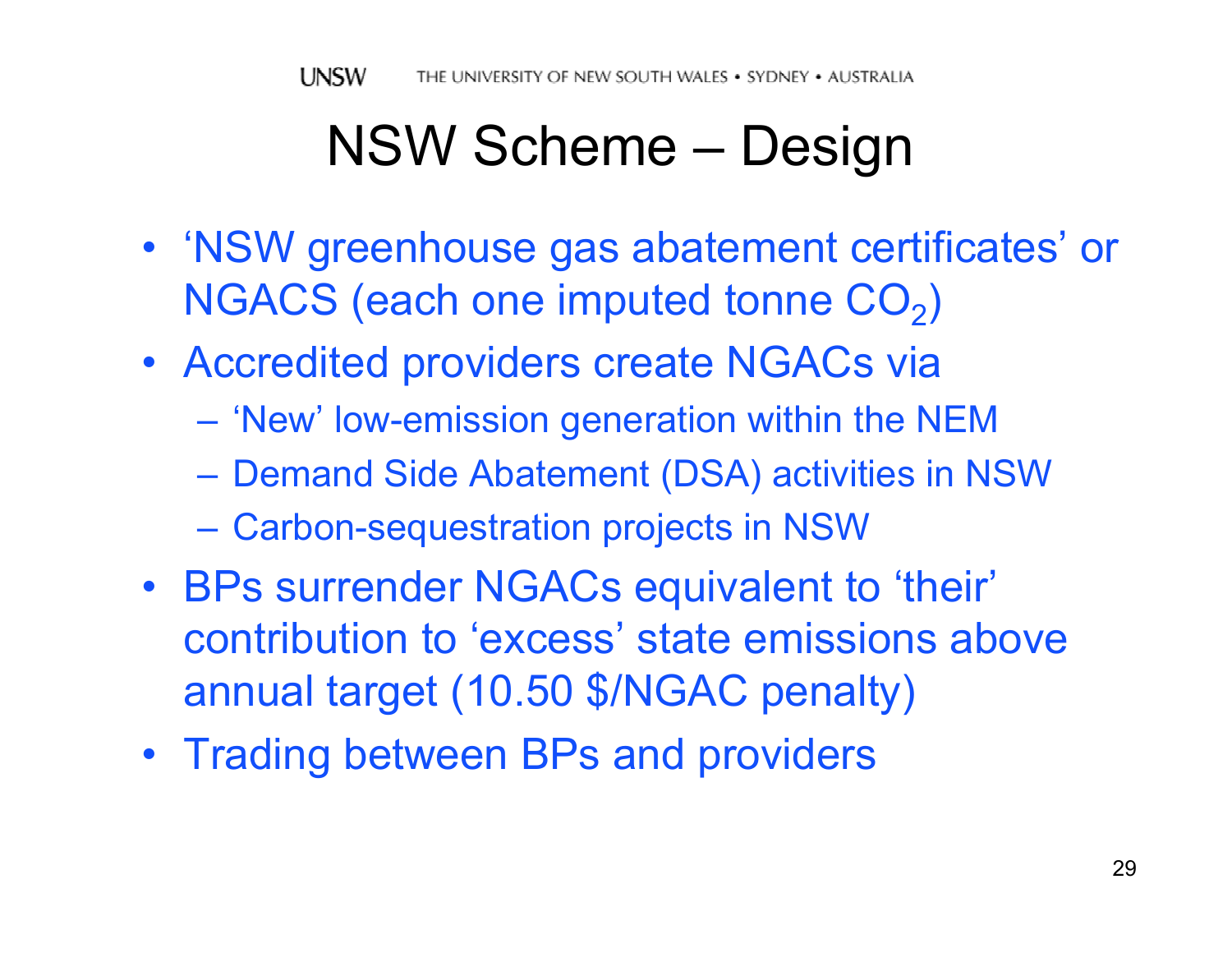# NSW Retail Benchmark Scheme

(www.greenhouse.nsw.gov.au/scheme/overview.htm)

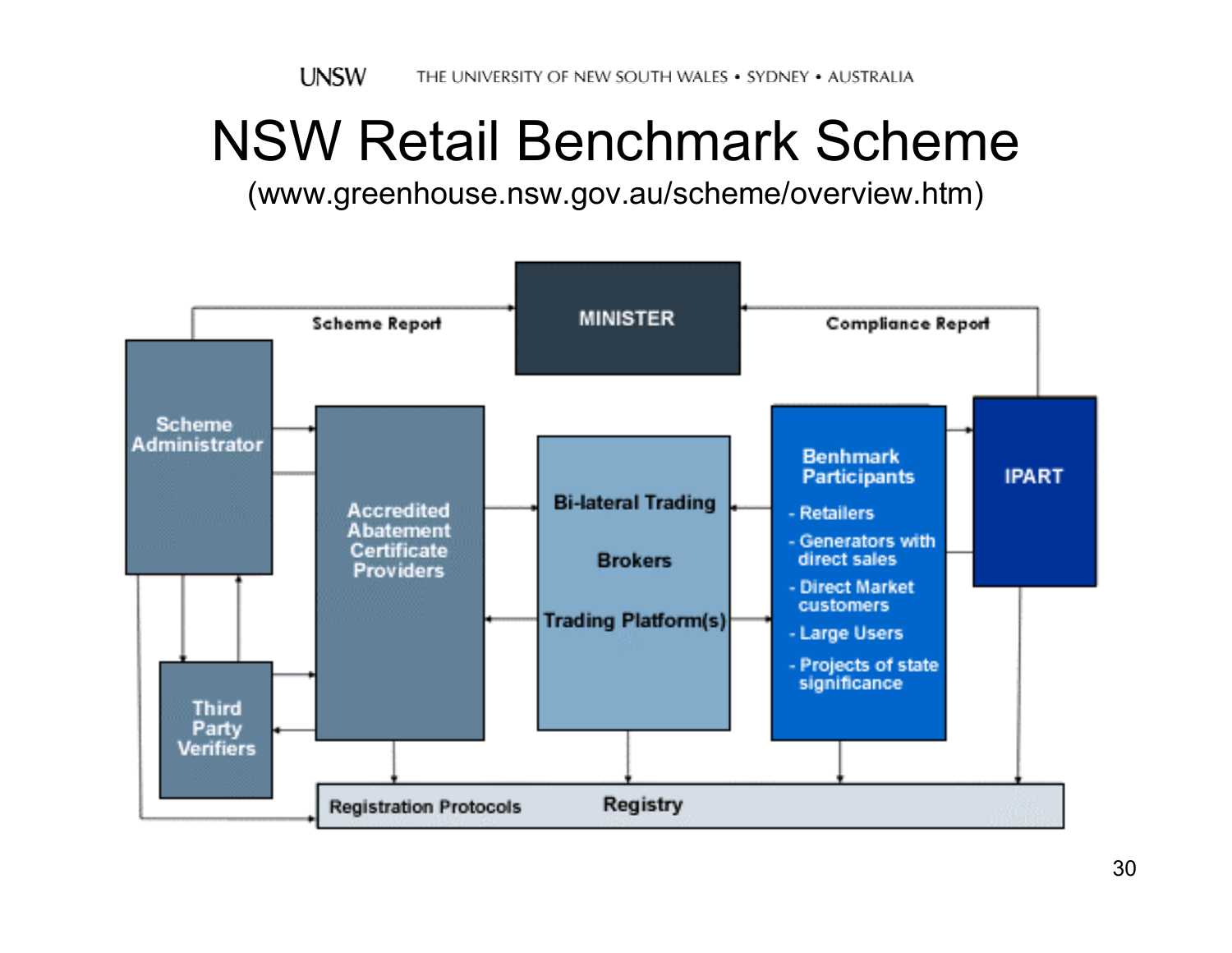# NSW Scheme - Concerns

- 'Imputed' rather than physical emissions:
	- Actual emissions could go up while imputed emissions go down:
		- Credibility of baselines, DSA & sequestration? Methane multiplier?
- Many activities have non-zero baselines:
	- Difficult to set in a credible way
- Fungibility of different categories activities:
	- Is planting trees really equivalent to building wind farms?
	- Rebound effects for DSA in the absence of price signals
- Jurisdiction: new low-emission generation anywhere in the NEM can contribute to NSW target
- Potential double counting with other policies:
	- MRET, GGAP, MEPS? Similar schemes in other states?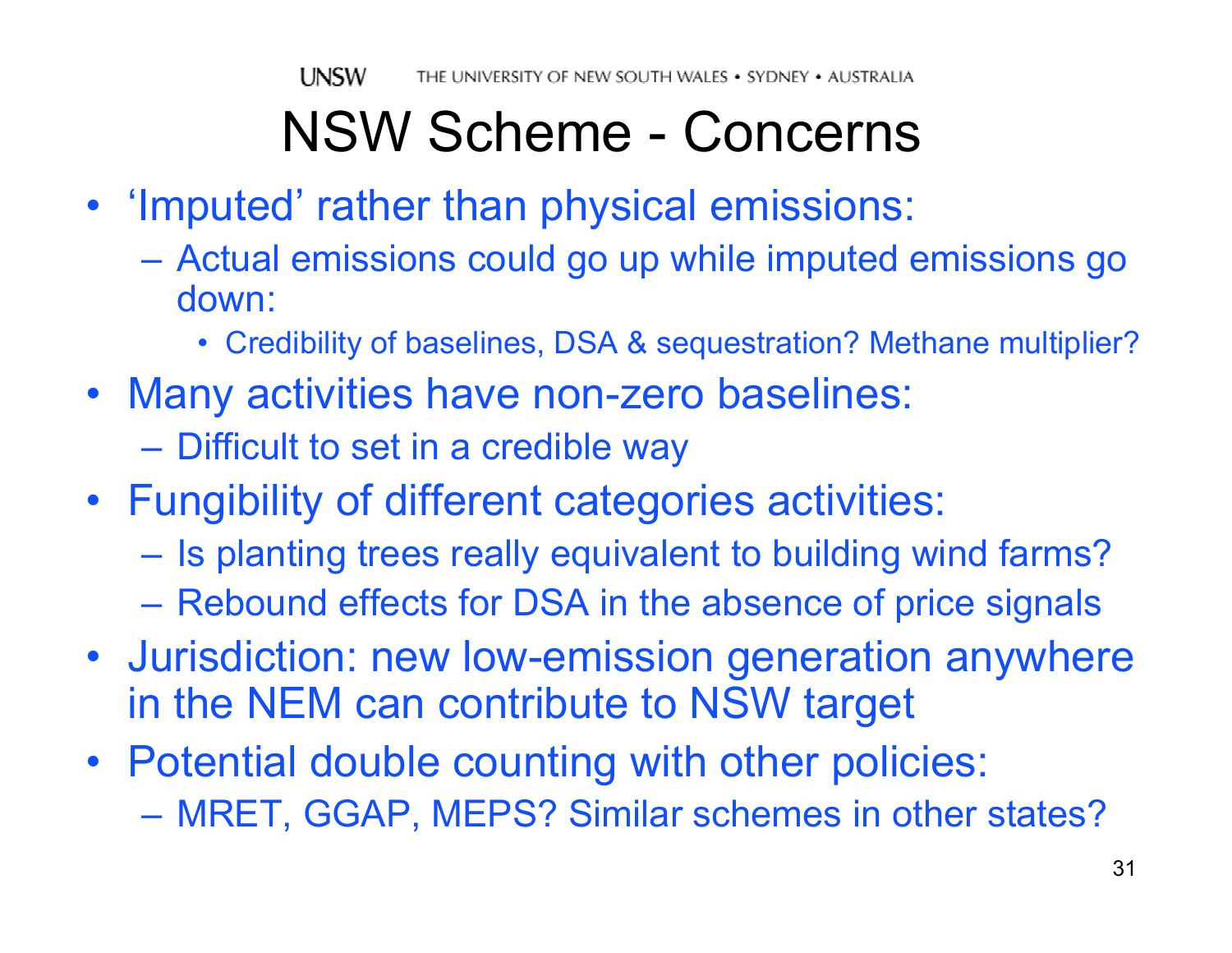# Alternatives to NSW scheme

- • Load-based licensing or permit cap & trade:
	- $\mathcal{L}_{\mathcal{A}}$ – Internalise impact to give clear electricity price signal; eg suppress demand rebound effect
- • Targeted industry development strategies:
	- Supply side infrastructure; eg MRET plus support for renewable energy innovation
	- Demand side infrastructure; eg EET plus support for demand side innovation
- •• Improvements to National Electricity Code